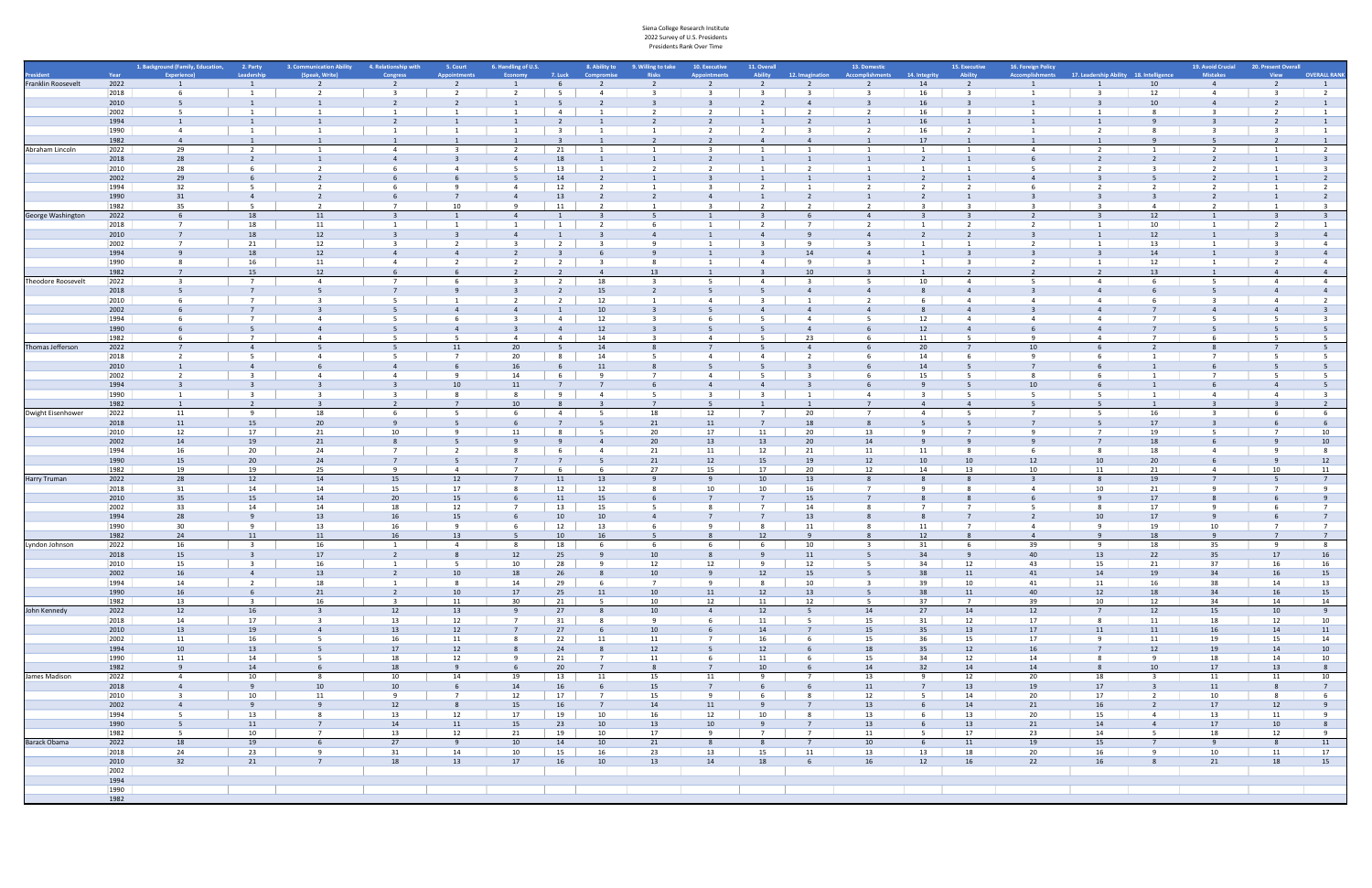|                         |              |                                            |                       | 3. Communication Ability |                       |                               |                                       |                         |                           |                                    |                 |                        |                      |                                        |                          |                          |                                       |                                         |          |                                      |                                    |                     |
|-------------------------|--------------|--------------------------------------------|-----------------------|--------------------------|-----------------------|-------------------------------|---------------------------------------|-------------------------|---------------------------|------------------------------------|-----------------|------------------------|----------------------|----------------------------------------|--------------------------|--------------------------|---------------------------------------|-----------------------------------------|----------|--------------------------------------|------------------------------------|---------------------|
|                         | Year         | 1. Background (Family, Education, 2. Party | Leadership            | (Speak. Write)           | 4. Relationship with  | 5. Court<br><b>Innointmen</b> | 6. Handling of U.S.<br><b>Economy</b> | 7. Luck                 | 8. Ability to<br>Compromi | 9. Willing to take<br><b>Risks</b> | 10. Executive   | 11. Overall<br>Ability | 12. Imagination      | 13. Domestic<br><b>Accomplishments</b> | 14. Integrity            | 15. Executive<br>Ability | 16. Foreign Policy<br>Accomplishments | 17. Leadership Ability 18. Intelligence |          | 19. Avoid Crucial<br><b>Mistakes</b> | 20. Present Overall<br><b>View</b> | <b>OVERALL RANK</b> |
| James Monroe            | 2022         | 13                                         | 17                    | 15                       |                       | 15                            | 12                                    | - 8                     |                           | 14                                 | 13              | 16                     | 15                   |                                        | 16                       | 13                       |                                       | 14                                      | 21       |                                      | 12                                 | 12                  |
|                         | 2018         |                                            | 12                    | 15                       |                       | 11                            |                                       |                         |                           | 16                                 |                 | 17                     | 14                   | 10                                     | 11                       | 10                       |                                       | 12                                      | 18       |                                      |                                    |                     |
|                         | 2010<br>2002 |                                            | 12<br>15 <sup>1</sup> | 15<br>16                 |                       | 14<br>13                      | 10                                    |                         |                           | 17                                 |                 | 16<br>17               | 16<br>16             | 10                                     | 10<br>11                 | 11<br>12                 |                                       | 13<br>13                                | 15       |                                      | 13                                 |                     |
|                         | 1994         | 12                                         | 16                    | 15                       | 10                    | 17                            | 12                                    | 9                       | 12                        | 20                                 | 10              | 18                     | 18                   | 12                                     | 14                       | 17                       |                                       | 14                                      | 19       |                                      | 16                                 | 15                  |
|                         | 1990         | 12                                         | 17                    | 14                       | 8                     | 17                            | 10                                    | 10                      |                           | 15                                 |                 | 16                     | 15                   | 11                                     | 13                       | 14                       |                                       | 16                                      | 14       |                                      | 13                                 | 11                  |
|                         | 1982         | 11                                         | 17                    | 13                       | 12                    | 19                            | 15                                    | 12                      | 12                        | -21                                | 10              | 15                     | 14                   | 17                                     | 15                       | 16                       |                                       | 16                                      | 17       |                                      | 16                                 | 15                  |
| Woodrow Wilson          | 2022         | $\mathsf{q}$                               |                       | 10                       | 13                    | 16                            | 11                                    | 15                      | 37                        | 11                                 | 15              | 13                     | $\mathbf{q}$         | 11                                     | 21                       | 9                        | 13                                    | 17                                      |          | 30                                   | 15                                 | 13                  |
|                         | 2018         |                                            |                       |                          | 14                    | 13                            |                                       | 14                      | 35                        | 11                                 | 14              |                        |                      | 14                                     | 19                       | 14                       | 11                                    | 14                                      |          | 25                                   | 15                                 | 11                  |
|                         | 2010<br>2002 |                                            |                       |                          | 16<br>13              | $\overline{7}$                |                                       | 15<br>15                | 37<br>40                  |                                    |                 |                        |                      |                                        | 11<br>10                 | 10                       | 10                                    | 12<br>11                                |          | 29<br>28                             | 10                                 |                     |
|                         | 1994         |                                            |                       |                          | 14                    |                               |                                       | 15                      | 40                        |                                    |                 |                        |                      |                                        |                          |                          | 11                                    |                                         |          | 29                                   |                                    |                     |
|                         | 1990         |                                            |                       |                          | 12                    |                               |                                       | 16                      | -39                       |                                    |                 |                        |                      |                                        |                          |                          | 10                                    |                                         |          | 28                                   |                                    |                     |
|                         | 1982         |                                            |                       |                          |                       |                               |                                       | 13                      |                           |                                    |                 |                        |                      |                                        |                          |                          |                                       |                                         |          |                                      |                                    |                     |
| Bill Clinton            | 2022         | 19                                         | 13                    |                          | 18                    | - 7                           |                                       | 10                      | 4                         | 17                                 | 14              | 11                     | 12                   | 12                                     | 40                       | 16                       | 18                                    | 16                                      |          | 33                                   | 13                                 | 14                  |
|                         | 2018         | 21                                         | 13                    |                          | 18                    | 10                            |                                       | 11                      |                           | 17                                 | 12              | 13                     | 12                   |                                        | 39                       | 16                       | 18                                    | 15                                      |          | 30                                   | 14                                 | 15                  |
|                         | 2010         | 22                                         | 11                    |                          | 25<br>29              | 11                            |                                       | 10                      |                           | 18                                 | 11              | 10                     | 10                   | 10                                     | 41                       | 15                       | 18                                    | 14                                      |          | 34<br>38                             | 15                                 | 13                  |
|                         | 2002<br>1994 | 31<br>18                                   | 13<br>17              |                          | 15                    | 15<br>$\mathbf{8}$            |                                       | 12<br>13                |                           | 17<br>13                           | 19<br>32        | 14<br>16               | 11<br>$\overline{7}$ | 12<br>14                               | 41<br>38                 | 18<br>21                 | 22<br>39                              | 15<br>17                                |          | 32                                   | 20<br>17                           | 18<br>16            |
|                         | 1990         |                                            |                       |                          |                       |                               |                                       |                         |                           |                                    |                 |                        |                      |                                        |                          |                          |                                       |                                         |          |                                      |                                    |                     |
|                         | 1982         |                                            |                       |                          |                       |                               |                                       |                         |                           |                                    |                 |                        |                      |                                        |                          |                          |                                       |                                         |          |                                      |                                    |                     |
| James Polk              | 2022         | 26                                         | 14                    | 17                       | 11                    | 32                            | 18                                    |                         | 22                        |                                    | 21              | 14                     | 14                   | 15                                     | 28                       | 10                       |                                       | 12                                      | 23       | 10                                   | 17                                 | 15                  |
|                         | 2018         | 19                                         | 10                    | 16                       | 11                    | 22                            | 15                                    | $\mathbf{q}$            | 18                        |                                    | 16              | 12                     | 10                   | 12                                     | 23                       |                          |                                       | 11                                      | 23       |                                      | 13                                 | 12                  |
|                         | 2010         | 17                                         |                       | 13                       | 12                    | 21                            | 15                                    |                         |                           |                                    |                 |                        | 14                   | 11                                     | 24                       |                          |                                       |                                         | 20       |                                      | 11                                 | 12                  |
|                         | 2002<br>1994 | 25<br>22                                   | 10<br>15              | 17<br>16                 | q<br>10               | 23<br>22                      | 12<br>14                              | $\overline{7}$          | - 22<br>18                | 10                                 | 15<br>16        | 15<br>15               | 10<br>13             | 10<br>10                               | 19<br>23                 | 10<br>11                 |                                       | 12<br>13                                | 22<br>22 |                                      | 11<br>10                           | 11<br>14            |
|                         | 1990         | 21                                         | 12                    | 15                       | <b>q</b>              | 23                            | 13                                    |                         | 18                        |                                    | 16              | 14                     | 10                   | 10                                     | 25                       |                          |                                       | 11                                      | 21       |                                      | 11                                 | 13                  |
|                         | 1982         | 23                                         | 12                    | 17                       | 10                    | 27                            | 11                                    | $\overline{7}$          | 1 <sup>c</sup>            |                                    | 17              | 16                     | 13                   | 10                                     | 22                       | 11                       |                                       | 13                                      | 20       |                                      | 11                                 | 12                  |
| John Adams              | 2022         | -5                                         | 31                    | 12                       | 33                    | 8                             | 15                                    | 26                      | 35                        | 20                                 | 17              | 15                     | 16                   | 18                                     | - 5                      | 23                       | 17                                    | 23                                      |          | 20                                   | 14                                 | 16                  |
|                         | 2018         |                                            | 28                    | 13                       | 17                    | $\overline{4}$                | 13                                    | 24                      | 31                        | 14                                 | 15              |                        | 13                   | 19                                     |                          | 21                       | 13                                    | 21                                      |          | 16                                   | 10                                 | 14                  |
|                         | 2010         |                                            | 29                    | 18                       | 26                    | 10                            | 13                                    | 23                      | 32                        | 16                                 | 15              | 13                     | 17                   | 22                                     |                          | 19                       | 12                                    | 20                                      |          | 15                                   | 12                                 | 17                  |
|                         | 2002         |                                            |                       | 10                       | 21                    |                               | 11<br>10                              | 30                      | 35                        | 13                                 | 14              |                        | 12                   | 19                                     |                          | 13                       | 12<br>12                              |                                         |          |                                      |                                    | 12                  |
|                         | 1994<br>1990 |                                            | 29<br>29              |                          | 24<br>24              |                               |                                       | 28<br>28                | 36<br>33                  | 15<br>14                           | 13<br>13        | 13<br>10               | 16<br>14             | 20                                     |                          | 17<br>16                 | 11                                    |                                         |          |                                      | 12<br>12                           | 12<br>14            |
|                         | 1982         | $\overline{\mathbf{3}}$                    | 29                    | - q                      | 24                    | $\overline{2}$                |                                       | 27                      | 34                        | 18                                 | 16              | -9                     | 11                   | 19                                     | $\overline{\phantom{a}}$ | -9                       | 12                                    | 17                                      |          | 16                                   | - 8                                | 10                  |
| John Q. Adams           | 2022         |                                            | 29                    | 13                       | 35                    | 17                            | 13                                    | 25                      | 28                        | 19                                 | 18              | 17                     | 11                   | 20                                     |                          | 24                       | 15                                    | 21                                      |          | 13                                   | 18                                 | 17                  |
|                         | 2018         |                                            | 29                    | 12                       | 29                    | 15                            | 17                                    | 29                      | 24                        | 19                                 | 18              | 16                     |                      | 21                                     |                          | 22                       | 15                                    | 23                                      |          | 14                                   | 18                                 | 18                  |
|                         | 2010         |                                            | 34                    | 20                       | 35                    | 16                            | 14                                    | 30                      | 29                        | 23                                 |                 | 15                     | 11                   |                                        |                          | 21                       | 16                                    |                                         |          | 20                                   | 21                                 | 19                  |
|                         | 2002         |                                            | 34                    | 11                       | 34                    | 14                            | 15                                    | 31                      | 34                        | 17                                 | 12              | 10                     | 8                    | 21                                     |                          | 20                       | 16                                    | 22                                      |          | 23                                   | 17                                 | 17                  |
|                         | 1994<br>1990 |                                            | 31<br>30              | 11<br>10                 | 36<br>35              | 18<br>18                      | 16<br>16                              | 32<br>33                | 35<br>34                  | 18<br>20                           | 14<br>15        | 15<br>13               | 11<br>12             | 21<br>20                               | - 5                      | 19<br>22                 | 14<br>15                              | 25<br>22                                |          | 24<br>24                             | 19<br>17                           | 17<br>16            |
|                         | 1982         | $\overline{2}$                             | 33 <sup>3</sup>       | 10                       | 35                    | 16                            | 14                                    | 32                      | 33                        | 16                                 | 13              |                        |                      | 24                                     |                          | 18                       | 13                                    | 24                                      |          | 25                                   | 17                                 | 17                  |
| Ronald Reagan           | 2022         | 36                                         | 6                     |                          |                       | 21                            | 21                                    | $\overline{\mathbf{3}}$ | 17                        | 13                                 | 28              | 21                     | 18                   | 21                                     | 24                       | 19                       | 16                                    | 10                                      | 35       | 17                                   | 19                                 | 18                  |
|                         | 2018         | 27                                         |                       |                          |                       | 18                            | 18                                    |                         | 10                        | 13                                 | 20 <sup>°</sup> |                        | 17                   |                                        | 24                       | 15                       | 12                                    |                                         |          | 12                                   | 16                                 | 13                  |
|                         | 2010         | 34                                         |                       |                          |                       | 31                            | 21                                    | $\overline{\mathbf{3}}$ | 14                        | 11                                 | 31              | 19                     | 18                   | 23                                     | 26                       | 20                       | 13                                    |                                         | 36       | 13                                   | 17                                 | 18                  |
|                         | 2002         | 37                                         |                       |                          |                       | 25                            | 20                                    |                         | 15                        | 15                                 | 28              | 23                     | 19                   | 17                                     | 23                       | 17                       | 14                                    |                                         |          | 10                                   | 14                                 | 16                  |
|                         | 1994<br>1990 | 39<br>37                                   |                       |                          | 10<br>13              | 40<br>34                      | 33<br>30                              | 1                       | 17<br>21                  | 14<br>16                           | 39<br>37        | 30<br>31               | 28<br>28             | 27<br>22                               | 37<br>37                 | 36<br>33                 | 17<br>18                              | 12<br>13                                | 40<br>39 | 18<br>12                             | 21<br>29                           | 20<br>22            |
|                         | 1982         | 31                                         |                       |                          |                       | 15                            | 29                                    | - 5                     | 23                        | 11                                 | 34              | 20                     | 22                   | 18                                     | 21                       | 19                       | 38                                    | 12                                      | 30       | 14                                   | 20                                 | 16                  |
| Joseph Biden            | 2022         | 15                                         | 25                    | 30 <sup>2</sup>          | 31                    | 10                            | 14                                    | 34                      | $\mathbf{q}$              | 24                                 | 10              | 23                     | 22                   | 19                                     | 12                       | 21                       | 21                                    | 25                                      | 27       | 16                                   | 20                                 | 19                  |
|                         | 2018         |                                            |                       |                          |                       |                               |                                       |                         |                           |                                    |                 |                        |                      |                                        |                          |                          |                                       |                                         |          |                                      |                                    |                     |
|                         | 2010         |                                            |                       |                          |                       |                               |                                       |                         |                           |                                    |                 |                        |                      |                                        |                          |                          |                                       |                                         |          |                                      |                                    |                     |
|                         | 2002         |                                            |                       |                          |                       |                               |                                       |                         |                           |                                    |                 |                        |                      |                                        |                          |                          |                                       |                                         |          |                                      |                                    |                     |
|                         | 1994<br>1990 |                                            |                       |                          |                       |                               |                                       |                         |                           |                                    |                 |                        |                      |                                        |                          |                          |                                       |                                         |          |                                      |                                    |                     |
|                         | 1982         |                                            |                       |                          |                       |                               |                                       |                         |                           |                                    |                 |                        |                      |                                        |                          |                          |                                       |                                         |          |                                      |                                    |                     |
| George H.W. Bush        | 2022         | 8 <sup>2</sup>                             | 24                    | 28                       | 17                    | 36                            | 26                                    | 24                      | 12                        | 27                                 | 20              | 19                     | 27                   | 27                                     | 17                       | 17                       |                                       | 22                                      | 22       | 12                                   | 22                                 | 20                  |
|                         | 2018         | 10                                         | 21                    | 28                       | 20                    | 29                            | 28                                    | 20                      | 13                        | 27                                 | 19              | 21                     | 27                   | 26                                     | 18                       | 20                       | 10                                    | 22                                      | 19       | 17                                   | 21                                 | 21                  |
|                         | 2010         | 11                                         | 27                    | 33                       | 23                    | 34                            | 32                                    | 26                      | 16                        | 29                                 | 27              | 27                     | 31                   | 28                                     | 20                       | 22                       | 14                                    | 22                                      | 24       | 18                                   | 22                                 | 22                  |
|                         | 2002         | 10                                         | 23                    | 28                       | 22                    | 31                            | 36                                    | 21                      | 13                        | 25                                 | 21              | 24                     | 25                   | 27                                     | 19                       | 21                       | 13                                    | 21                                      | 23       | 22                                   | 21                                 | 22                  |
|                         | 1994<br>1990 | 8<br>9                                     | 26<br>18              | 37<br>23                 | 37<br>15              | 41<br>26                      | 40<br>24                              | 26<br>6                 | 21<br>9                   | 30<br>29                           | 28<br>24        | 29<br>22               | 38<br>27             | 37<br>30 <sup>°</sup>                  | 30<br>23                 | 26<br>17                 | 13<br>17                              | 26<br>19                                | 24<br>22 | 31<br>9                              | 29<br>20                           | 31<br>18            |
|                         | 1982         |                                            |                       |                          |                       |                               |                                       |                         |                           |                                    |                 |                        |                      |                                        |                          |                          |                                       |                                         |          |                                      |                                    |                     |
| <b>Ulysses Grant</b>    | 2022         | 31                                         | 22                    | 19                       | 16                    | 20                            | 23                                    | 19                      | 16                        | 16                                 | 38              | 20                     | 23                   | 17                                     | 18                       | 22                       | 22                                    | 13                                      | 24       | 31                                   | 16                                 | 21                  |
|                         | 2018         | 20                                         | 24                    | 26                       | 19                    | 24                            | 26                                    | 26                      | 17                        | 18                                 | 38              | 26                     | 24                   | 24                                     | 25                       | 27                       | 24                                    | 18                                      | 24       | 31                                   | 24                                 | 24                  |
|                         | 2010         | 26                                         | 28                    | 24                       | 22                    | 25                            | 29                                    | 21                      | 22                        | 22                                 | 40              | 28                     | 26                   | 26                                     | 27                       | 34                       | 24                                    | 21                                      | 29       | 31                                   | 31                                 | 26                  |
|                         | 2002         | 38                                         | 30 <sup>°</sup>       | 27                       | 27                    | 28                            | 39                                    | 24                      | 25                        | 31                                 | 42              | 36                     | 31                   | 35                                     | 34                       | 38                       | 29                                    | 25                                      | 27       | 35                                   | 36                                 | 35                  |
|                         | 1994         | 38                                         | 35                    | 34                       | 29                    | 36                            | 36                                    | 21                      | 22                        | 31                                 | 41              | 37                     | 36                   | 36                                     | 34                       | 40                       | 33                                    | 30                                      | 28       | 35                                   | 38                                 | 38                  |
|                         | 1990<br>1982 | 38<br>39                                   | 38<br>36              | 35<br>34                 | 28<br>30 <sup>°</sup> | 31<br>32                      | 38<br>35                              | 20<br>28                | 25<br>25                  | 28<br>31                           | 40<br>39        | 39<br>38               | 37<br>37             | 36<br>35                               | 36<br>28                 | 39<br>38                 | 32<br>29                              | 32<br>34                                | 33<br>36 | 35<br>33                             | 39<br>37                           | 37<br>36            |
| <b>William McKinley</b> | 2022         | 23                                         | 11                    | 22                       | 14                    | 24                            | 16                                    | 33                      | 26                        | 25                                 | 19              | 18                     | 26                   | 23                                     | 26                       | 15                       | 11                                    | 19                                      | 28       | 14                                   | 21                                 | 22                  |
|                         | 2018         | 29                                         | 11                    | 22                       | 12                    | 23                            | 16                                    | 32                      | 21                        | 22                                 | 17              | 20                     | 20                   | 20                                     | 20 <sub>2</sub>          | 17                       | 14                                    | 19                                      | 26       | 13                                   | 20                                 | 20                  |
|                         | 2010         | 21                                         | 14                    | 19                       | 11                    | 23                            | 18                                    | 24                      | 20                        | 21                                 | 20              | 21                     | 23                   | 19                                     | 22                       | 18                       | 15                                    | 18                                      | 27       | 11                                   | 20                                 | 21                  |
|                         | 2002         | 21                                         | 12                    | 22                       | 11                    | 27                            | 12                                    | 20                      | 14                        | 22                                 | 22              | 21                     | 23                   | 18                                     | 24                       | 19                       | 15                                    | 19                                      | 25       | 13                                   | 17                                 | 19                  |
|                         | 1994         | 20                                         | 11                    | 22                       | 13                    | 28                            | 15                                    | 17                      | 14                        | 23                                 | 17              | 21                     | 22                   | 15                                     | 20                       | 18                       | 15                                    | 18                                      | 26       | 11                                   | 18                                 | 18                  |
|                         | 1990         | 19                                         | 13                    | 20                       | 11                    | 21                            | 12                                    | 18                      | 15                        | 22                                 | 14              | 21                     | 21                   | 16                                     | 24                       | 19                       | 13                                    | 18                                      | 25       | 14                                   | 18                                 | 19                  |
|                         | 1982         | 17                                         | 16                    | 23                       | 11                    | 23                            | 12                                    | 14                      | 11                        | 20                                 | 20              | 23                     | $5^{\circ}$          | 16                                     | 23                       | 21                       | 15                                    | 18                                      | 25       | 10                                   | 18                                 | 19                  |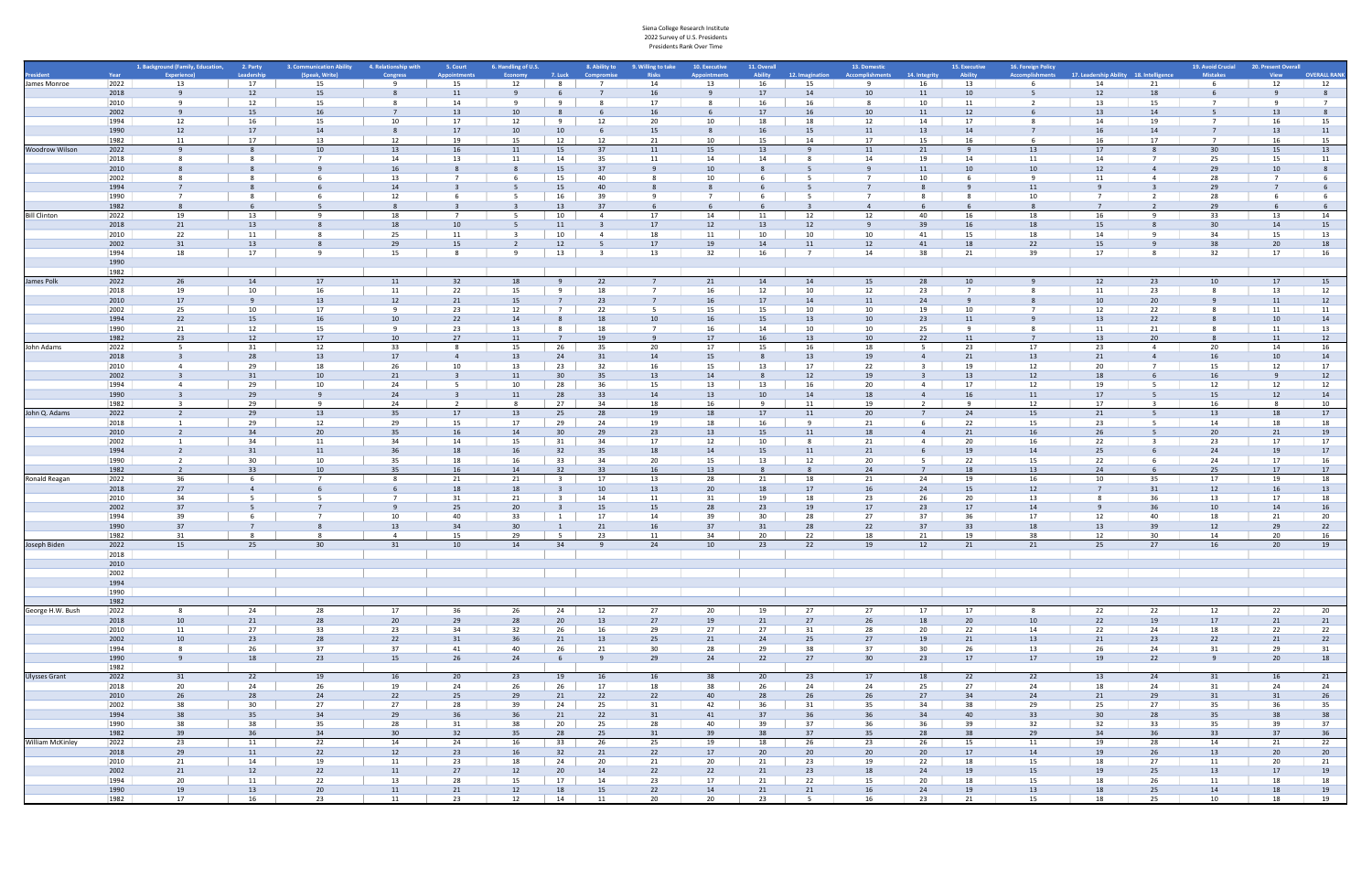|                  |              | 1. Background (Family, Education, 2. Party |                       | 3. Communication Ability | 4. Relationship with  | 5. Court        | 6. Handling of U.S. |                 | 8. Ability to     | 9. Willing to take | 10. Executive   | 11. Overall     |                 | 13. Domestic    |                 | 15. Executive         | 16. Foreign Policy     |                                         | 19. Avoid Crucial | 20. Present Overall |                     |
|------------------|--------------|--------------------------------------------|-----------------------|--------------------------|-----------------------|-----------------|---------------------|-----------------|-------------------|--------------------|-----------------|-----------------|-----------------|-----------------|-----------------|-----------------------|------------------------|-----------------------------------------|-------------------|---------------------|---------------------|
|                  | Year         |                                            | Leadership            | (Speak, Writ             |                       | ppointmen       |                     | 7. Luck         |                   |                    |                 | <b>Ability</b>  | 12. Imagination |                 | 14. Integrity   | Ability               | <b>Accomplishments</b> | 17. Leadership Ability 18. Intelligence | <b>Mistakes</b>   |                     | <b>OVERALL RANK</b> |
| Andrew Jackson   | 2022         | 38                                         | 5 <sup>5</sup>        | 20                       | 21                    | 35              | 30                  |                 | 41                | $\overline{4}$     | 26              | 22              | 17              | 22              | 37              | 18                    | 29                     | 32<br>11                                | 27                | 26                  | 23                  |
|                  | 2018<br>2010 | 37<br>30                                   | 6                     | 18<br>10                 | 16<br>14              | 30<br>27        | 25<br>28            | $\overline{4}$  | 38                |                    | 25<br>19        | 19<br>12        | 15<br>13        | 17<br>14        | 29<br>23        | 11                    | 23<br>19               | 28<br>23                                | 20<br>12          | 19<br>13            | 19<br>14            |
|                  | 2002         | 35                                         |                       | 15                       | 14                    | 18              | 21                  | - 5             |                   |                    |                 | 11              | 12              |                 | 22              |                       |                        | 21                                      | 12                |                     | 13                  |
|                  | 1994         | 37                                         |                       | 14                       |                       | 19              | 23                  |                 |                   |                    | 15              |                 | 10              |                 | 19              |                       | 18                     | 20                                      |                   |                     | 11                  |
|                  | 1990         | 36                                         | 2                     | 12                       | 10                    | 19              | 21                  | 5               | -35               | -4                 | 17              | $7^{\circ}$     | 8               |                 | 18              | 6                     | 16                     | 17                                      | 11                |                     | 9                   |
|                  | 1982         | 26                                         | $\overline{a}$        | 14                       | 19                    | 20              | 31                  |                 | 36                | $\overline{4}$     | 26              | 13              | 15              |                 | 20              | 10                    | 16                     | 19                                      | 12                |                     | 13                  |
| Jimmy Carter     | 2022         | 21                                         | 37                    | 24                       | 37                    | 18              | 34                  | 40              | 24                | 26                 | 16              | 26              | 19              | 25              | $\overline{2}$  | 31                    | 23                     | 29<br>11                                | 32                | 23                  | 24                  |
|                  | 2018         | 25<br>31                                   | 37<br>39              | 24<br>27                 | 39                    | 19<br>20        | 40                  | 38<br>38        | <b>29</b><br>- 31 | 27<br>25           | 22<br>21        | 28              | 19<br>21        | 28<br>29        |                 | 32<br>36              | 25<br>29               | 15<br>13<br>35                          | 34<br>36          | 26<br>30            | 26                  |
|                  | 2010<br>2002 | 28                                         | 36                    | 24                       | 36                    | 17              | 17                  | 37              | 28                | 22                 | 23              | 29<br>26        | 17              | 25              |                 | 32                    | 25                     | 31<br>10                                | 32                | 24                  | 32<br>25            |
|                  | 1994         | 23                                         | 37                    | 27                       | 40                    | 14              | 39                  | 39              | 33                | 17                 | 21              | 24              | 15              | 31              |                 | 29                    | 19                     | 32<br>11                                | 34                | 24                  | 25                  |
|                  | 1990         | 28                                         | 37                    | 27                       | 38                    | 15              | 36                  | 36              | 27                | 19                 | 22              | 24              | 16              | 23              |                 | 29                    | 20                     | 33<br>11                                | 32                | 22                  | 24                  |
|                  | 1982         | 22                                         | 38                    |                          | 38                    | 18              | 38                  | 34              | 29                | 24                 | 24              | 26              | 21              | 32              | 13              | 31                    | 22                     | 14<br>33                                | 31                | 30                  | 33                  |
| William Taft     | 2022         | 10                                         | 34                    | 25                       | 24                    | 19              | 17                  | 30 <sup>2</sup> | 19                | 38                 | 25              | 28              | 30 <sub>o</sub> | 24              | 11              | 27                    | 28                     | 33<br>14                                | 26                | 25                  | 25                  |
|                  | 2018         | 12                                         | 30 <sup>°</sup>       | 21                       | 21                    | 16              | 19                  | 27              | 19                | 31                 | 21              | 23              | 28              | 18              | 12              | 23                    | 22                     | 26<br>14                                | 19                | 23                  | 22                  |
|                  | 2010<br>2002 | 14                                         | 36                    | 29                       | 30                    | 18<br>16        | 20                  | 32              | 24                | 36                 | 22<br>16        | 23              | 30              | 21              | 18              | 25                    | 23                     | 18<br>31<br>28<br>14                    | 28                | 23                  | 24                  |
|                  | 1994         | 12<br>11                                   | 29<br>29              | 22<br>21                 | 22<br>28              | 13              | 19                  | 25<br>27        | 29<br>28          | 35                 |                 | 20<br>22        | 24<br>27        | 16              | 14<br>14        | 23<br>22              | 23<br>24               | 15                                      | 26<br>27          | 23<br>20            | 21<br>21            |
|                  | 1990         | 10                                         | 27                    | 18                       | 25                    | 13              | 14                  | 26              | 24                | 32                 | 19              | 18              | 22              | 14              | 14              | 21                    | 22                     | 13<br>23                                | 23                | 19                  | 20                  |
|                  | 1982         | 10                                         | 27                    | 19                       | 17                    | -8              | 13                  | 29              | 27                | 33                 | 11              | 22              | 28              | 15              |                 | 20                    | 18                     | 27<br>11                                | 24                | 19                  | 20                  |
| Grover Cleveland | 2022         | 34                                         | 20                    | 23                       | 23                    | 25              | 32                  | 22              | 27                | 29                 | 23              | 27              | 28              | 26              | 23              | 20                    | 24                     | 26<br>20                                | 24                | 24                  | 26                  |
|                  | 2018         | 26                                         | 20                    | 19                       | 27                    | 20 <sub>2</sub> | 21                  | 19              | 22                | 27                 | 23              | 22              | 23              | 23              | 26              | 19                    | 21                     | 20<br>27                                | 15                | 22                  | 23                  |
|                  | 2010         | 19                                         | 16                    | 17                       | 15                    | 17              | 22                  | 20              | 19                | 24                 | 18              | 20              | 22              | 17              | 19              | 17                    | 21                     | 25                                      | 14                | 19                  | 20                  |
|                  | 2002         | 23                                         | 17                    | 19                       | 19                    | 20 <sub>2</sub> | 29                  | 19              | 24                | 19                 |                 |                 | 22              | 20              | 17              | 16                    | 20                     | 24                                      |                   | 19                  | 20                  |
|                  | 1994         | 20                                         | 19                    | 19                       | 19                    | 20              | 29                  | 18              | 27                | 22                 | 18<br>18        | 20              | 20              | 17              | 17<br>17        | 15                    | 21                     | 23<br>16<br>15                          | 16                | 15                  | 19                  |
|                  | 1990<br>1982 | 18<br>18                                   | 15<br>13              | 16<br>15                 | 21<br>15              | 14<br>22        | 20<br>20            | 17<br>18        | 23<br>30          | 17<br>14           | 14              | 17<br>14        | 18<br>17        | 17<br>13        | 10              | 15<br>15              | 19<br>17               | 23<br>23<br>15                          | 16<br>13          | 15<br>15            | 17<br>18            |
| James Garfield   | 2022         | 25                                         | 26                    | 21                       | 19                    | 31              | 24                  | 41              | 25                | 30                 | 29              | 24              | 25              | 29              | 22              | 26                    | 30                     | 24<br>20                                | 21                | 27                  | 27                  |
|                  | 2018         | 22                                         | 27                    | 23                       | 26                    | 34              | 29                  | 41              | 25                | 30                 | 27              | 24              | 25              | 34              | 21              | 25                    | 34                     | 20<br>24                                | 27                | 25                  | 28                  |
|                  | 2010         | 20                                         | 22                    | 22                       | 24                    | 32              | 23                  | 41              | 27                | 31                 | 29              | 25              | 28              | 25              | 25              | 26                    | 31                     | 26<br>23                                | 22                | 27                  | 27                  |
|                  | 2002         | 25                                         | 24                    | 25                       | 26                    | 31              | 31                  | 39              | 26                | 34                 |                 | 27              | 25              | 34              | 28              | 30                    | 38                     | 26                                      | 30                | 30                  | 33                  |
|                  | 1994         | 25                                         | 23                    | 25                       | 21                    | 29              | 21                  | 37              | 23                | 30                 |                 | 25              | 24              | 26              | 26              | 28                    | 28                     | 24<br>25                                | 20                | 26                  | 26                  |
|                  | 1990         | 23                                         | 23                    | 25                       | 29                    | 33              | 29                  | 38              | -26               | 30                 | 27              | 27              | 24              | 31              | 28              | 26                    | 35                     | 24<br>24                                | 29                | 27                  | 30                  |
| Richard Nixon    | 1982<br>2022 | 28<br>17                                   | 21<br>23              | 20<br>26                 | 22<br>32              | 26<br>26        | 16<br>22            | 37<br>36        | 20<br>21          | 29<br>12           | 22<br>30        | 24<br>25        | 19<br>21        | 22<br>16        | 34<br>44        | 24<br>25              | 26<br>14               | 22<br>20<br>27<br>17                    | 23<br>41          | 23<br>36            | 25<br>28            |
|                  | 2018         | 16                                         | 22                    | 27                       | 34                    | 32              | 23                  | 36              | 3 <sub>C</sub>    | 12                 | 28              | 25              | 21              | 22              | 43              | 24                    | 16                     | 16<br>28                                | 42                | 38                  | 29                  |
|                  | 2010         | 18                                         | 20                    | 26                       | 36                    | 38              | 25                  | 34              | 33                | 14                 | 37              | 22              | 19              | 24              | 43              | 24                    | 11                     | 16<br>29                                | 43                | 37                  | 30                  |
|                  | 2002         | 17                                         | 20                    | 19                       | 35                    | 29              |                     | 34              |                   | 11                 |                 |                 | 18              | 22              | 42              | 24                    | 11                     | 16                                      | 41                |                     | 26                  |
|                  | 1994         | 15                                         | 14                    | 20                       | 35                    | 34              | 20                  | 33              | 32                | 11                 | 36              | 18              | 17              | 23              | 41              | 21                    |                        | 13<br>20                                | 41                | 34                  | 23                  |
|                  | 1990         | 17                                         | 19                    | 22                       | 31                    | 35 <sub>5</sub> | 19                  | 32              | 32                | 12                 | 30 <sup>°</sup> | 19              | 17              | 24              | 40              | 18                    |                        | 20<br>16                                | 40                | 31                  | 25                  |
|                  | 1982         | 15                                         | 18                    | 21                       | 34                    | 39              | 27                  | 33              | 26                | 12                 | 37              | 21              | 18              | 27              | 39              | 22                    | 11                     | 21<br>16                                | 39                | 35                  | 28                  |
| Martin Van Buren | 2022         | 22                                         | 15                    | 27                       | 30 <sup>°</sup>       | 27              | 36                  | 37              | 20                | 28                 | 27              | 29              | 24              | 30 <sup>2</sup> | 30 <sub>o</sub> | 29                    | 25                     | 26<br>25                                | 25                | 29                  | 29                  |
|                  | 2018<br>2010 | 23<br>16                                   | 16<br>13              | 25<br>23                 | 23<br>19              | 25<br>24        | 31<br>38            | 34<br>33        | 20<br>13          | 28<br>32           | 26<br>25        | 27<br>24        | 22<br>24        | 29<br>27        | 27<br>29        | 28<br>23              | 27<br>25               | 27<br>25<br>27<br>22                    | 24<br>27          | 28<br>24            | 25<br>23            |
|                  | 2002         | 15                                         | 11                    | 18                       | 20                    | 26              | 41                  | 36              | 20                | 29                 | 25              | 24              | 21              | 25              | 30              | 25                    | 26                     | 23<br>20                                | 25                | 25                  | 24                  |
|                  | 1994         | 17                                         | 10                    | 18                       | 19                    | 24              | 36                  | 35              | 15                | 25                 | 21              | 23              | 19              | 24              | 25              | 23                    | 26                     | 22<br>21                                | 22                | 24                  | 22                  |
|                  | 1990         | 14                                         | 10                    | 17                       | 22                    | 25              | 35                  | 34              | 16                | 24                 | 26              | 23              | 20              | 25              | 21              | 23                    | 24                     | 21<br>15                                | 26                | 21                  | 21                  |
|                  | 1982         | 14                                         |                       | 18                       | 21                    | 25              | 37                  | 30 <sup>2</sup> |                   | 23                 | 27              | 19              | 16              | 30              |                 | 23                    | 24                     | 15                                      | 28                | 21                  | 21                  |
| Gerald Ford      | 2022         | 24                                         | 28                    | 35                       | 20                    | 23              | 38                  | 32              | 15                | 32                 | 22              | 30              | 33              | 33              | 13              | 30                    | 26                     | 30<br>30                                | 29                | 28                  | 30                  |
|                  | 2018         | 18                                         | 25                    | 33                       | 25                    | 21              | 33                  | 30 <sup>2</sup> | 11                | 29                 | 24              | 30              | 32              | 31<br>30        | 10              | 31                    | 28<br>27               | 30<br>30 <sup>°</sup><br>34             | 21                | 27                  | 27                  |
|                  | 2010<br>2002 | 27<br>19                                   | 25<br>27              | 35<br>37                 | 17<br>24              | 22<br>21        | 36<br>38            | 31<br>27        | 17<br>17          | 35<br>32           | 23<br>24        | 31              | 33<br>32        | 31              | 15<br>13        | 32<br>28              | 28                     | 33<br>33                                | 26<br>24          | 25<br>26            | 28<br>28            |
|                  | 1994         | 21                                         | 22                    | 39                       | 23                    | 26              | 34                  | 23              | 13                | 33                 | 23              | 33              | 37              | 33              | 15              | 32                    | 35                     | 38<br>34                                | 28                | 31                  | 32                  |
|                  | 1990         | 22                                         | 21                    | 32                       | 17                    | 20              | 26                  | 24              | 8                 | 31                 | 21              | 29              | 33              | 26              | 15              | 27                    | 27                     | 31<br>35                                | 22                | 25                  | 27                  |
|                  | 1982         | 16                                         | 20                    | 35                       | 14                    | 17              | 28                  | 17              | 9                 | 30                 | 25              | 28              | 33              | 28              | 18              | 27                    | 36                     | 30<br>38                                | 20                | 24                  | 23                  |
| Rutherford Hayes | 2022         | 29                                         | 30 <sup>°</sup>       | 31                       | 26                    | 22              | 28                  | 20              | 23                | 37                 | 23              | 31              | 31              | 32              | 32              | 32                    | 33                     | 32<br>29                                | 19                | 30                  | 31                  |
|                  | 2018         | 35                                         | 33                    | 30                       | 30                    | 27              | 22                  | 23              | 23                | 35                 | 30              | 31              | 30              | 35              | 32              | 33                    | 31                     | 29<br>33                                | 28                | 29                  | 32                  |
|                  | 2010<br>2002 | 29<br>29                                   | 33 <sup>2</sup><br>26 | 30 <sup>°</sup><br>28    | 29<br>31              | 29<br>23        | 26<br>23            | 19<br>17        | 18<br>12          | 33<br>33           | 33<br>31        | 33<br>29        | 32<br>29        | 33<br>24        | 28<br>26        | 30 <sup>°</sup><br>28 | 30 <sup>°</sup><br>33  | 32<br>30<br>29<br>32                    | 24<br>21          | 29<br>28            | 31<br>27            |
|                  | 1994         | 27                                         | 24                    | 26                       | 21                    | 24              | 25                  | 15              | 16                | 33                 | 31              | 26              | 29              | 26              | 21              | 24                    | 30 <sup>°</sup>        | 23<br>27                                | 16                | 24                  | 24                  |
|                  | 1990         | 26                                         | 24                    | 26                       | 23                    | 22              | 18                  | 14              | 14                | 27                 | 23              | 25              | 23              | 21              | 22              | 24                    | 29                     | 25<br>26                                | 19                | 23                  | 23                  |
|                  | 1982         | 29                                         | 22                    | 24                       | 25                    | 28              | 17                  | 16              | 13                | 25                 | 18              | 25              | 26              | 25              | 25              | 29                    | 33                     | 26<br>26                                | 19                | 26                  | 22                  |
| Calvin Coolidge  | 2022         | 33                                         | 27                    | 41                       | 25                    | 29              | 25                  | 12              | 30                | 42                 | 35              | 35              | 40              | 38              | 19              | 33                    | 36                     | 31<br>38                                | 18                | 33                  | 32                  |
|                  | 2018         | 32                                         | 26                    | 37                       | 24                    | 31              | 24                  | 13              | 27                | 39                 | 32              | 33              | 36              | 33              | 17              | 32                    | 35                     | 33<br>38                                | 22                | 32                  | 31                  |
|                  | 2010         | 25                                         | 24                    | 38                       | 21                    | 26              | 30                  | 12              | 28                | 41                 | 30              | 32              | 37              | 31              | 17              | 28                    | 32                     | 28<br>33                                | 19                | 28                  | 29                  |
|                  | 2002         | 32                                         | 25                    | 36                       | 17                    | 22              | 25                  | 11              | 30                | 41                 | 29              | 33              | 37              | 30 <sup>°</sup> | 17              | 31                    | 32                     | 36<br>28                                | 14                | 31                  | 29                  |
|                  | 1994<br>1990 | 31<br>25                                   | 29<br>26              | 38<br>37                 | 21<br>20 <sub>2</sub> | 27<br>24        | 38<br>37            | 11<br>11        | 29<br>28          | 40<br>39           | 34<br>33        | 36<br>35        | 40<br>39        | 35<br>33        | 18<br>19        | 35<br>34              | 36<br>37               | 33<br>38<br>37<br>36                    | 18<br>20          | 36<br>34            | 36<br>31            |
|                  | 1982         | 27                                         | 23                    | 37                       | 20                    | 29              | 34                  | 9               | 21                | 39                 | 31              | 34              | 38              | 33              | 16              | 33                    | 35                     | 37<br>36                                | 11                | 33                  | 30                  |
| Chester Arthur   | 2022         | 39                                         | 35                    | 34                       | 28                    | 32              | 27                  | 16              | 29                | 34                 | 33              | 36              | 34              | 28              | 36              | 34                    | 34                     | 37<br>36                                | 22                | 34                  | 33                  |
|                  | 2018         | 41                                         | 34                    | 36                       | 33                    | 33              | 30                  | 17              | 22                | 33                 | 31              | 35              | 31              | 25              | 37              | 30                    | 32                     | 34<br>36                                | 23                | 31                  | 34                  |
|                  | 2010         | 41                                         | 31                    | 32                       | 27                    | 28              | 19                  | 14              | 21                | 27                 | 26              | 30 <sup>°</sup> | 25              | 20              | 32              | 27                    | 26                     | 28<br>32                                | 17                | 26                  | 25                  |
|                  | 2002         | 40                                         | 31                    | 33                       | 27                    | 33              | 26                  | 18              | 18                | 28                 | 31              | 30              | 25              | 23              | 35              | 27                    | 36                     | 32<br>30                                | 18                | 27                  | 30                  |
|                  | 1994         | 35                                         | 27                    | 28                       | 26                    | 34              | 24                  | 16              | 20                | 27                 | 25              | 27              | 25              | 20              | 32              | 26                    | 31                     | 28<br>29                                | 14                | 22                  | 27                  |
|                  | 1990<br>1982 | 34<br>36                                   | 28<br>25              | 28<br>28                 | 26<br>26              | 29<br>21        | 22<br>18            | 15<br>15        | 19<br>17          | 26<br>26           | 25<br>19        | 26<br>27        | 25<br>25        | 19<br>23        | 32<br>33        | 25<br>26              | 30<br>27               | 28<br>26<br>23<br>29                    | 13<br>15          | 24<br>22            | 26<br>24            |
|                  |              |                                            |                       |                          |                       |                 |                     |                 |                   |                    |                 |                 |                 |                 |                 |                       |                        |                                         |                   |                     |                     |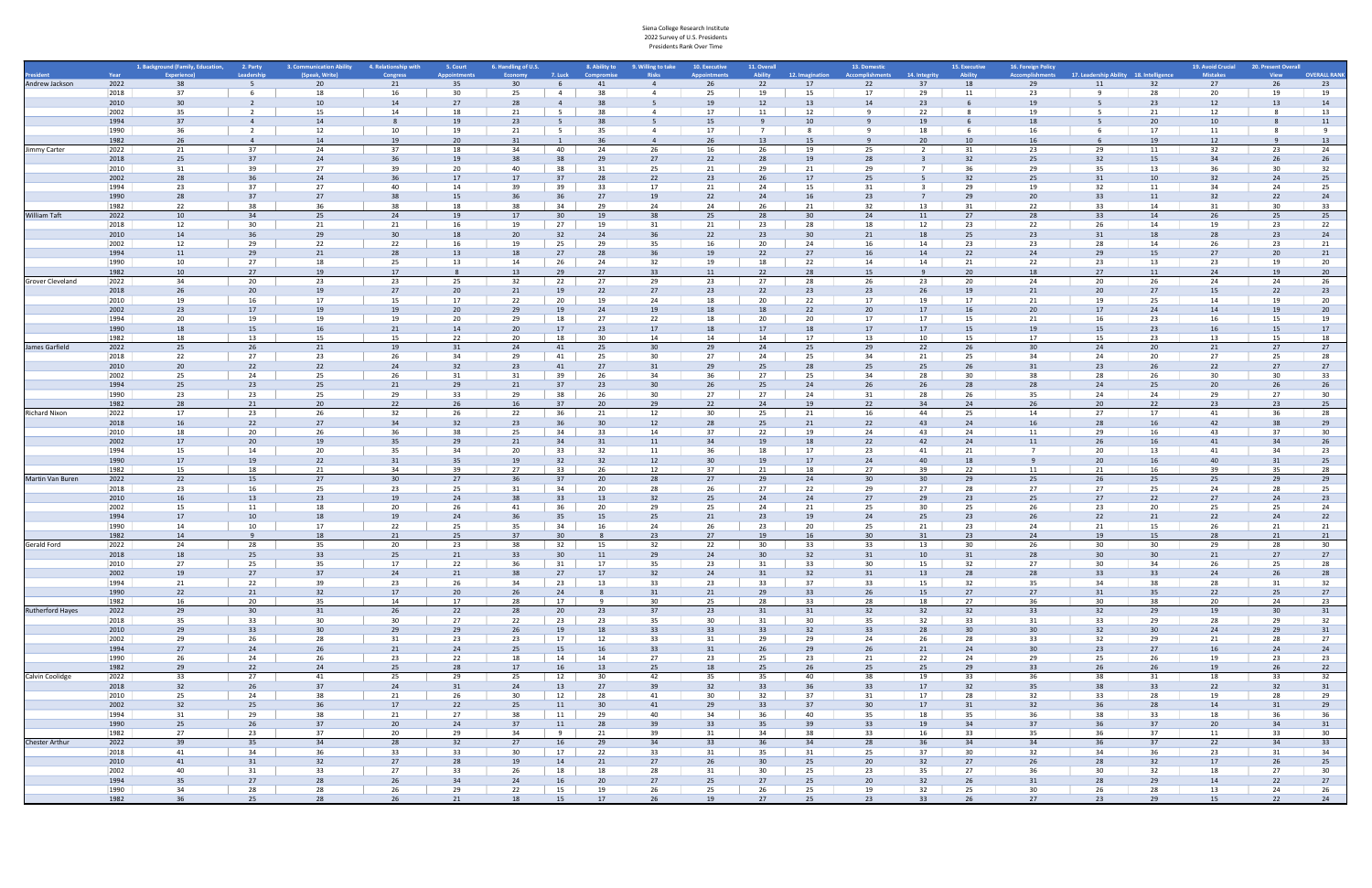|                       |              | 1. Background (Family, Education, 2. Party |                       | 3. Communication Ability | 4. Relationship with | 5. Court              | 6. Handling of U.S. |                 |           | 8. Ability to 9. Willing to take | 10. Executive         | 11. Overall    |                 | 13. Domestic           |               | 15. Executive | 16. Foreign Policy     |                                         |          | 19. Avoid Crucial | 20. Present Overall |                     |
|-----------------------|--------------|--------------------------------------------|-----------------------|--------------------------|----------------------|-----------------------|---------------------|-----------------|-----------|----------------------------------|-----------------------|----------------|-----------------|------------------------|---------------|---------------|------------------------|-----------------------------------------|----------|-------------------|---------------------|---------------------|
|                       | Year         | Experience)                                | Leadership            | (Speak, Write)           | <b>Congress</b>      | <b>Appointments</b>   | Economy             | 7. Luck         | Compromis | <b>Risks</b>                     |                       | <b>Ability</b> | 12. Imagination | <b>Accomplishments</b> | 14. Integrity | Ability       | <b>Accomplishments</b> | 17. Leadership Ability 18. Intelligence |          | <b>Mistakes</b>   | <b>View</b>         | <b>OVERALL RANK</b> |
| Benjamin Harrison     | 2022         | 27                                         | 36                    | 32                       | 29                   | 28                    | 33                  | 29              | 33        | 35                               | 31                    | 34             | 32              | 35                     | 33            | 36            | 32                     | 34                                      | 33       | 28                | 31                  | 34                  |
|                       | 2018         | 33                                         | 31                    | 35                       | 28                   | 35                    | 32                  | 28              | 33        | 36                               | 34                    | 34             | 34              | 32                     | 30            | 35            | 29                     | 35                                      | 35       | 29                | 33                  | 35                  |
|                       | 2010         | 39                                         | 32                    | 34                       | 28                   | 30                    | 35                  | 29              | 30        | 39                               | 36                    | 36             | 34              | 32                     | 31            | 35            | 28                     | 34                                      | 35       | 23                | 32                  | 34                  |
|                       | 2002         | 20 <sup>°</sup>                            | 28                    | 31                       | 25                   | 33 <sup>2</sup>       | 33                  | 23              | 27        | 37                               |                       | 32             | 36              | 29                     | 28            | 34            | 27                     | 34                                      |          | 20                | 31                  | 32                  |
|                       | 1994<br>1990 | 25<br>20                                   | 25<br>25              | 29<br>29                 | 27<br>19             | 32<br>27              | 30<br>32            | 20<br>19        | 26<br>22  | 34<br>34                         | 29<br>28              | 31<br>28       | 32<br>29        | 29<br>28               | 30<br>30      | 30<br>28      | 25<br>25               | 31<br>29                                | 31<br>29 | 22<br>21          | 28<br>26            | 30<br>29            |
|                       | 1982         | 20                                         | 26                    | 30                       | 27                   | 33                    | 32                  | 25              | 24        | 34                               | 32                    | 32             | 31              | 26                     | 29            | 34            | 30 <sup>°</sup>        | 31                                      | 35       | 27                | 28                  | 31                  |
| George W. Bush        | 2022         | 20                                         | 21                    | 37                       | 22                   | 34                    | 39                  | 23              | 32        | 22                               | 37                    | 37             | 35              | 34                     | 34            | 37            | 41                     | 35                                      | 41       | 38                | 35                  | 35                  |
|                       | 2018         | 17                                         | 19                    | 38                       | 22                   | 28                    | 36                  | 21              | 28        | 20                               | 29                    | 38             | 29              | 30                     | 33            | 34            | 38                     | 31                                      | 41       | 36                | 34                  | 33                  |
|                       | 2010         | 36                                         | 23                    | 42                       | 32                   | 41                    | 42                  | 18              | 42        | 19                               | 41                    | 40             | 40              | 38                     | 39            | 39            | 42                     |                                         | 42       |                   |                     | 39                  |
|                       | 2002         | 18                                         | 18                    | 30                       | 15                   | 38                    | 34                  | 10              | 21        | 21                               | 20                    | 28             | 30              | 28                     | 27            | 25            | 18                     | 20                                      | 40       | 11                | 22                  | 23                  |
|                       | 1994         |                                            |                       |                          |                      |                       |                     |                 |           |                                  |                       |                |                 |                        |               |               |                        |                                         |          |                   |                     |                     |
|                       | 1990         |                                            |                       |                          |                      |                       |                     |                 |           |                                  |                       |                |                 |                        |               |               |                        |                                         |          |                   |                     |                     |
|                       | 1982         |                                            |                       |                          |                      |                       |                     |                 |           |                                  |                       |                |                 |                        |               |               |                        |                                         |          |                   |                     |                     |
| Zachary Taylor        | 2022         | 40                                         | 39                    | 39                       | 36                   | 37                    | 29                  | 38              | 33        | 30                               | 34                    | 33             | 29              | 31                     | 25            | 35            | 35                     | 28                                      | 38       | 23                | 32                  | 36                  |
|                       | 2018         | 30 <sup>°</sup>                            | 35                    | 32                       | 32                   | 37                    | 27                  | 37              | 26        | -24                              | 33                    | 32             | 26              | 27                     | 22            | 26            | 30                     | 25                                      | 32       | 26                | 30                  | 30                  |
|                       | 2010         | 37                                         | 35                    | 28                       | 37                   | 37                    | 24                  | 36              | 34        | 28                               | 28                    | 34             | 27              | 37                     | 21            | 31            | 34                     | 25                                      | 37       | 25                | 33                  | 33                  |
|                       | 2002         | 34                                         | 37                    | 35                       | 37                   | 30 <sup>°</sup>       | 24                  | 34              | 37        | 26                               | 35                    | 34             | 34              | 33                     | 19            | 33            | 30                     | 27                                      | 34       | 26                | 33                  | 34                  |
|                       | 1994         | 33                                         | 32                    | 35                       | 39                   | 26                    | 23                  | 30              | 34        | 24                               | 27                    | 32             | 27              | 28                     | 24            | 31            | 32                     | 28                                      | 34<br>32 | 25                | 32                  | 33                  |
|                       | 1990<br>1982 | 35<br>34                                   | 35 <sup>5</sup><br>30 | 38<br>29                 | 34<br>33             | 30 <sup>°</sup><br>31 | 23<br>19            | 31<br>26        | 37<br>32  | 25<br>22                         | 31<br>29              | 33<br>30       | 32<br>27        | 32<br>29               | 27<br>26      | 30<br>30      | 34<br>25               | 28<br>25                                | 28       | 27<br>26          | 30<br>31            | 34<br>29            |
| Herbert Hoover        | 2022         | 14                                         | 33                    | 29                       | 38                   | 30 <sup>°</sup>       | 45                  | 44              | 40        | 44                               | 32                    | 32             | 36              | 42                     | 15            | 28            | 31                     | 37                                      | 15       | 42                | 38                  | 37                  |
|                       | 2018         | 13                                         | 32                    | 29                       | 33                   | 26                    | 44                  | 43              | - 36      | 37                               | 35                    | 29             | 35              | 39                     | 15            | 29            | 33                     | 36                                      | 13       | 40                | 35                  | 36                  |
|                       | 2010         | 10 <sup>10</sup>                           | 26                    | 31                       | 33                   | 19                    | 43                  | 43              | 40        | 42                               | 32                    | 26             | 38              | 41                     | 13            | 29            | 36                     | 37                                      | 14       | 40                | 38                  | 36                  |
|                       | 2002         | 13                                         | 22                    | 26                       | 33                   | 18                    | 42                  | 42              | -38       | 38                               | 27                    | 22             | 28              | 39                     | 12            | 22            | 30                     |                                         | 12       | 39                | 29                  | 31                  |
|                       | 1994         | 13                                         | 21                    | 24                       | 30                   | 17                    | 41                  | 41              | -39       | 37                               | 23                    | 19             | 30              | 38                     | 11            | 14            | 27                     | 33                                      | 10       | 37                | 28                  | 29                  |
|                       | 1990         | 13                                         | 22                    | 19                       | 30                   | 16                    | 40                  | 40              | 36        | 36                               | 20                    | 20             | 30              | 37                     |               | 20            | 26                     | 30                                      | 10       | 37                | 28                  | 28                  |
|                       | 1982         | 12                                         | 24                    | 22                       | 32                   | 14                    | 39                  | 39              | -38       | 38                               | 23                    | 18             | 32              | 39                     |               | 12            | 28                     | 29                                      |          | 36                | 27                  | 27                  |
| Millard Fillmore      | 2022         | 42                                         | 41                    | 38                       | 39                   | 39                    | 31                  | 28              | 31        | 36                               | 36                    | 39             | 38              | 37                     | 35            | 39            | 37                     | 39                                      | 39       | 34                | 40                  | 38                  |
|                       | 2018         | 40                                         | 40                    | 40                       | 39                   | 39                    | 37                  | 35              | -32       | 38                               | 37                    | 39             | 37              | 37                     |               | 37            | 37                     |                                         |          | 33                | 37                  | 38                  |
|                       | 2010         | 40                                         | 41                    | 40                       | 38                   | 35                    | 33                  | 25              | 25        | 37                               | 35                    | 38             | 36              | 35                     | 36            | 38            | 33                     |                                         |          | 30                | 35                  | 38                  |
|                       | 2002         | 39                                         | 38                    | 40                       | 32                   | 36                    | 26                  | 28              | 18        | 36                               | 37                    | 37             | 38              | 32                     | 33            | 36            | 33                     |                                         |          | 29                | 37                  | 38                  |
|                       | 1994         | 36                                         | 33                    | 36                       | 31                   | 34                    | 26                  | 22              | 24        | 35                               | 33                    | 35             | 33              | 30                     | 33            | 33            | 34                     | -36                                     | 36       | 26                | 36                  | 35                  |
|                       | 1990         | 33                                         | 34                    | 34                       | 32                   | 32                    | 28                  | 22              | 20        | 35                               | 32                    | 34             | 31              | 27                     | 29            | 32            | 33                     | 34                                      | 31       | 25                | 33                  | 32                  |
|                       | 1982         | 33                                         | 34                    | 26                       | 31                   | 34                    | 25                  | 24              | 18        | 32                               | 33                    | 33             | 30 <sup>°</sup> | 21                     | 30            | 32            | 32                     | 32                                      | 32       | 22                | 29                  | 32                  |
| John Tyler            | 2022         | 35                                         | 43                    | 33                       | 43                   | 40                    | 37                  | 31              | 42        | 33                               | 39                    | 40             | 37              | 36                     | 39            | 40            | 27                     | 40                                      | 36       | 36                | 37                  | 39                  |
|                       | 2018         | 34                                         | 41                    | 34                       | 40                   | 38                    | 34                  | 22              | 37        | 26                               | 36                    | 36             | 33              | 36                     | 35            | 36            | 26                     | 37                                      | 34       | 32                | 36                  | 37                  |
|                       | 2010         | 33                                         | 42                    | 39                       | 42                   | 39                    | 31                  | 22              | 39        | 26                               | 34                    | 35             | 29              | 34                     | 33            | 37            | 35                     | 36                                      | 33       | 32                | 36                  | 37                  |
|                       | 2002<br>1994 | 24                                         | 41<br>39              | 37<br>31                 | 41<br>34             | 40<br>30 <sup>°</sup> | 30<br>27            | 28              | 41<br>37  | 24<br>28                         | 31                    | 35<br>34       | 33<br>31        | 35<br>32               | 30<br>27      | 37<br>34      | 24                     | 37<br>35                                | 31<br>32 | 31                | 35<br>33            | 37                  |
|                       | 1990         | 26<br>29                                   | 39                    | 31                       | 39                   | 36                    | 25                  | 25<br>27        | 38        | 23                               | 31<br>29              | 30             | 26              | 29                     | 26            | 31            | 22<br>23               | 35                                      | 27       | 31<br>30          | 32                  | 34<br>33            |
|                       | 1982         | 25                                         | 37                    | 32                       | 37                   | 35                    | 24                  | 22              | 35        | 19                               | 28                    | 29             | 29              | 31                     | 24            | 28            | 19                     | 28                                      | 24       | 30                | 32                  | 34                  |
| William Harrison      | 2022         | 32                                         | 38                    | 36                       | 41                   | 42                    | 42                  | 45              | 38        | 40                               | 41                    | 38             | 39              | 41                     | 29            | 38            | 42                     | 31                                      | 34       | 37                | 39                  | 40                  |
|                       | 2018         | 22                                         |                       | 31                       | 37                   | 42                    | 41                  | 44              | 41        | 32                               | 40                    | 37             | 38              | 42                     | 28            | 38            | 44                     | 29                                      | 37       | 37                | 39                  | 39                  |
|                       | 2010         | 24                                         | 30                    | 25                       | 31                   | 33                    | 27                  | 42              | -35       | 30                               | 24                    | 37             | 35              | 36                     | 30            | 33            | 39                     | 24                                      | 31       | 33                | 34                  | 35                  |
|                       | 2002         | 22                                         | 33                    | 32                       | 38                   | 38                    | 35                  | 40              | 33        | 30                               | 26                    | 37             | 34              | 38                     | 24            | 35            | 39                     | 24                                      | 35       | 33                | 38                  | 36                  |
|                       | 1994         | 30                                         | 40                    | 31                       | 26                   | 21                    | 19                  | 38              | 25        | 27                               | 23                    | 29             | 23              | 22                     | 28            | 27            | 24                     | 21                                      | 31       | 23                | 30                  | 28                  |
|                       | 1990         | 27                                         | 32                    | 36                       | 36                   | 39                    | 34                  | 37              | 29        | 33                               | 34                    | 32             | 35              | 34                     | 31            | 35            | 39                     | 27                                      | 30       | 31                | 35                  | 35                  |
|                       | 1982         | 30                                         | 28                    | 31                       | 23                   | 30                    | 22                  | 36              | 22        | 28                               | 21                    | 31             | 24              | 20                     | 27            | 25            | 21                     | 22                                      | 27       | 21                | 25                  | 26                  |
| Franklin Pierce       | 2022         | 41                                         | 42                    | 40                       | 40                   | 41                    | 40                  | 39              | 39        | 41                               | 40                    | 41             | 41              | 40                     | 38            | 41            | 38                     | 41                                      | 40       | 39                | 41                  | 41                  |
|                       | 2018         | 38                                         | 39                    | 41                       | 38                   | 41                    | 40                  | 39              | 39        | 38                               | 39                    | 40             | 39              | 41                     | 38            | 39            | 39                     | 40                                      | 40       | 38                | 40                  | 40                  |
|                       | 2010         | 38                                         | 37                    | 37                       | 41                   | 40                    | 34                  | 35              |           | 38                               |                       | 39             | 39              | 39                     | 38            | 40            | 40                     | 40                                      |          | 35                | 40                  | 40                  |
|                       | 2002         | 36                                         | 39                    | 39                       | 39                   | 37                    | 32                  | 33              | 32        | 40                               | 38                    | 39             | 40              | 40                     | 37            | 39            | 40                     | 40                                      | 36       | 35                | 39                  | 39                  |
|                       | 1994         | 34                                         | 34                    | 33                       | 33                   | 38                    | 28                  | 31              | 30        | 38                               | 35                    | 40             | 35              | 34                     | 32            | 37            | 37                     | 37                                      | 37       | 33                | 37                  | 37                  |
|                       | 1990<br>1982 | 32<br>32                                   | 33<br>32              | 33<br>27                 | 33<br>29             | 37<br>36              | 27<br>23            | 29<br>23        | 31<br>28  | 37<br>35                         | 36<br>30 <sup>°</sup> | 38<br>35       | 36<br>34        | 35<br>34               | 33<br>35      | 36<br>35      | 36<br>34               | 37<br>35                                | 38<br>33 | 33<br>32          | 37<br>34            | 36<br>35            |
| <b>Warren Harding</b> | 2022         | 43                                         | 40                    | 42                       | 34                   | 38                    | 35                  | 35              | 36        | 43                               | 43                    | 42             | 42              | 39                     | 43            | 42            | 40                     | 42                                      | 43       | 40                | 42                  | 42                  |
|                       | 2018         | 39                                         | 38                    | 39                       | 35                   | 36                    | 35                  | 33              | 34        | 40                               | 41                    | 41             | 41              | 38                     | 42            | 40            | 36                     | 41                                      | 43       | 39                | 41                  | 41                  |
|                       | 2010         | 43                                         | 38                    | 36                       | 34                   | 36                    | 39                  | 37              | 26        | 40                               | 43                    | 43             | 43              | 40                     | 42            | 43            | 37                     | 41                                      | 43       | 39                | 41                  | 41                  |
|                       | 2002         | 41                                         | 35 <sup>5</sup>       | 34                       | 30 <sup>°</sup>      | 33                    | 28                  | 32              | 23        | 39                               | 41                    | 42             | 41              | 37                     | 40            | 42            | 35                     | 39                                      | 42       | 37                | 41                  | 40                  |
|                       | 1994         | 40                                         | 38                    | 41                       | 32                   | 32                    | 37                  | 34              | 19        | 39                               | 40                    | 41             | 41              | 41                     | 40            | 41            | 40                     | 41                                      | 41       | 39                | 41                  | 41                  |
|                       | 1990         | 39                                         | 36                    | 39                       | 27                   | 28                    | 39                  | 30 <sup>°</sup> | 17        | 38                               | 39                    | 40             | 40              | 40                     | 39            | 40            | 31                     | 40                                      | 40       | 38                | 40                  | 40                  |
|                       | 1982         | 37                                         | 31                    | 38                       | 28                   | 24                    | 36                  | 31              | 15        | 36                               | 38                    | 39             | 39              | 36                     | 38            | 39            | 31                     | 39                                      | 39       | 37                | 39                  | 39                  |
| Donald Trump          | 2022         | 44                                         | 32                    | 43                       | 42                   | 42                    | 41                  | 16              | 43        | 23                               | 44                    | 43             | 42              | 43                     | 45            | 44            | 45                     | 43                                      | 44       | 43                | 44                  | 43                  |
|                       | 2018         | 45                                         | 32                    | 43                       | 42                   | 43                    | 41                  | 17              | 44        | 23                               | 45                    | 43             | 43              | 43                     | 45            | 44            | 45                     | 43                                      | 45       | 43                | 44                  | 43                  |
|                       | 2010         |                                            |                       |                          |                      |                       |                     |                 |           |                                  |                       |                |                 |                        |               |               |                        |                                         |          |                   |                     |                     |
|                       | 2002         |                                            |                       |                          |                      |                       |                     |                 |           |                                  |                       |                |                 |                        |               |               |                        |                                         |          |                   |                     |                     |
|                       | 1994         |                                            |                       |                          |                      |                       |                     |                 |           |                                  |                       |                |                 |                        |               |               |                        |                                         |          |                   |                     |                     |
|                       | 1990         |                                            |                       |                          |                      |                       |                     |                 |           |                                  |                       |                |                 |                        |               |               |                        |                                         |          |                   |                     |                     |
|                       | 1982         |                                            |                       |                          |                      |                       |                     |                 |           |                                  |                       |                |                 |                        |               |               |                        |                                         |          |                   |                     |                     |
| James Buchanan        | 2022         | 37                                         | 44                    | 44                       | 44                   | 44                    | 43                  | 43              | 43        | 45                               | 42                    | 45             | 45              | 45                     | 41            | 43            | 44                     | 44                                      | 42       | 45                | 45                  | 44                  |
|                       | 2018         | 36                                         | 42                    | 42                       | 41                   | 43                    | 42                  | 42              | 40        | 41                               | 43                    | 43             | 43              | 44                     | 40            | 42            | 43                     | 44                                      | 39       | 44                | 44                  | 43                  |
|                       | 2010<br>2002 | 23<br>27                                   | 40<br>40              | 41<br>41                 | 40<br>40             | 42<br>41              | 41<br>40            | 40<br>38        | 41<br>36  | 43<br>42                         | 39<br>40              | 42<br>41       | 42<br>42        | 43<br>42               | 40            | 42<br>41      | 41<br>42               | 43<br>42                                | 40<br>39 | 41<br>40          | 43<br>42            | 42<br>41            |
|                       | 1994         | 29                                         | 36                    | 33                       | 38                   | 39                    | 31                  | 36              | 31        | 41                               | 38                    | 40             | 39              | 40                     | 39<br>36      | 38            | 39                     | 39                                      | 36       | 36                | 40                  | 39                  |
|                       | 1990         | 24                                         | 31                    | 30                       | 37                   | 38                    | 31                  | 35              | 30        | 40                               | 38                    | 37             | 38              | 38                     | 35            | 38            | 38                     | 38                                      | 34       | 36                | 38                  | 38                  |
|                       | 1982         | 21                                         | 35                    | 33                       | 36                   | 37                    | 33                  | 35              | 31        | 37                               | 36                    | 36             | 36              | 38                     | 36            | 36            | 37                     | 37                                      | 31       | 35                | 38                  | 37                  |
|                       |              |                                            |                       |                          |                      |                       |                     |                 |           |                                  |                       |                |                 |                        |               |               |                        |                                         |          |                   |                     |                     |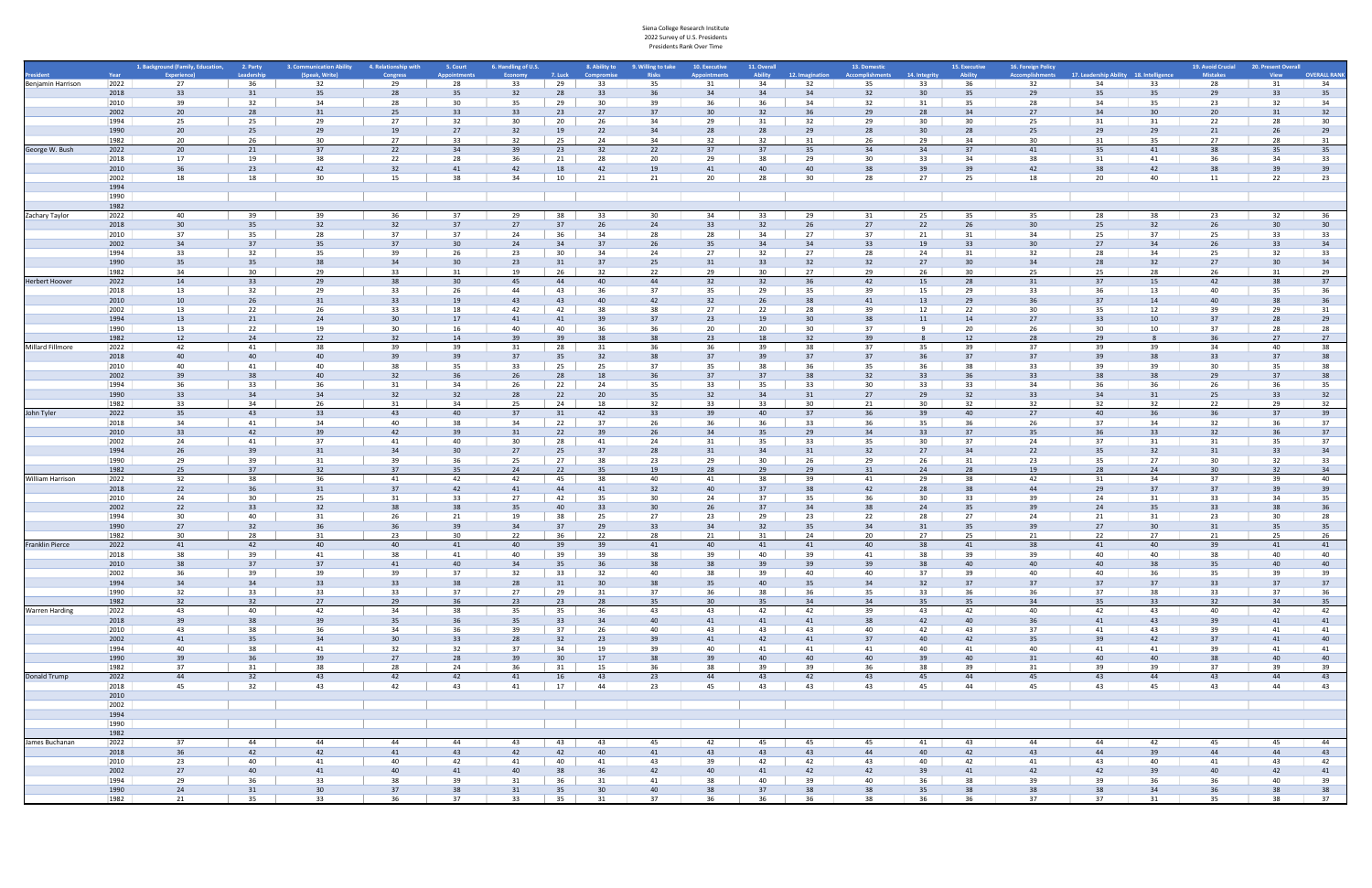|                  |      | 11. Dackground (Family, Education, 2. Party 3. Communication Ability 4. Relationship with 5. Court 6. Handling of U.S. 28. Ability to 9. Willing to take 10. Executive 11. Overall |      |     |                 |      |                                               |    |                 |    |              |    |       | <b>13. Domestic</b> |                         |      | 15. Executive 16. Foreign Policy                                                                                      |    |     |                 | 19. Avoid Crucial 20. Present Overall |                     |
|------------------|------|------------------------------------------------------------------------------------------------------------------------------------------------------------------------------------|------|-----|-----------------|------|-----------------------------------------------|----|-----------------|----|--------------|----|-------|---------------------|-------------------------|------|-----------------------------------------------------------------------------------------------------------------------|----|-----|-----------------|---------------------------------------|---------------------|
| <b>President</b> |      |                                                                                                                                                                                    |      |     | <b>Congress</b> |      | Appointments Economy 7. Luck Compromise Risks |    |                 |    | Appointments |    |       |                     |                         |      | Ability 12. Imagination Accomplishments 14. Integrity Ability Accomplishments 17. Leadership Ability 18. Intelligence |    |     | <b>Mistakes</b> | <b>Example 19 View</b>                | <b>OVERALL RANK</b> |
|                  | 2022 | 44                                                                                                                                                                                 |      |     |                 | - 45 | 44 7                                          |    | 42 45           |    | 39 44 44 5   |    | 44    | $\sim$ 44           | 42                      | -45  |                                                                                                                       |    | 44  | 44              | -43                                   |                     |
|                  |      |                                                                                                                                                                                    |      | 44  | 43              | 44   | 43                                            | 40 | 43              |    | 42           |    | 42 42 | 43                  | 41                      |      |                                                                                                                       | 43 | 42  | 43              | 43.                                   |                     |
|                  | 2010 |                                                                                                                                                                                    |      |     |                 |      |                                               |    |                 |    |              | 41 |       | 42                  |                         |      |                                                                                                                       |    | 41  |                 |                                       |                     |
|                  | 2002 |                                                                                                                                                                                    |      |     |                 |      | 36                                            | 40 | $\overline{42}$ |    | 39           |    | 40 39 | 41                  | $32 \quad \blacksquare$ | - 40 |                                                                                                                       | 41 | 41  |                 | 40                                    |                     |
|                  | 1994 |                                                                                                                                                                                    |      |     |                 |      |                                               |    |                 |    |              |    |       | 39                  | 22 <sup>2</sup>         |      |                                                                                                                       |    |     |                 |                                       |                     |
|                  |      | ⊿∩                                                                                                                                                                                 | 40 L | 40. |                 |      |                                               |    |                 | 18 |              |    |       | 39                  |                         |      |                                                                                                                       |    | 36. |                 |                                       |                     |
|                  | 1982 |                                                                                                                                                                                    |      |     |                 |      |                                               |    |                 |    |              |    |       |                     |                         |      |                                                                                                                       |    |     |                 |                                       |                     |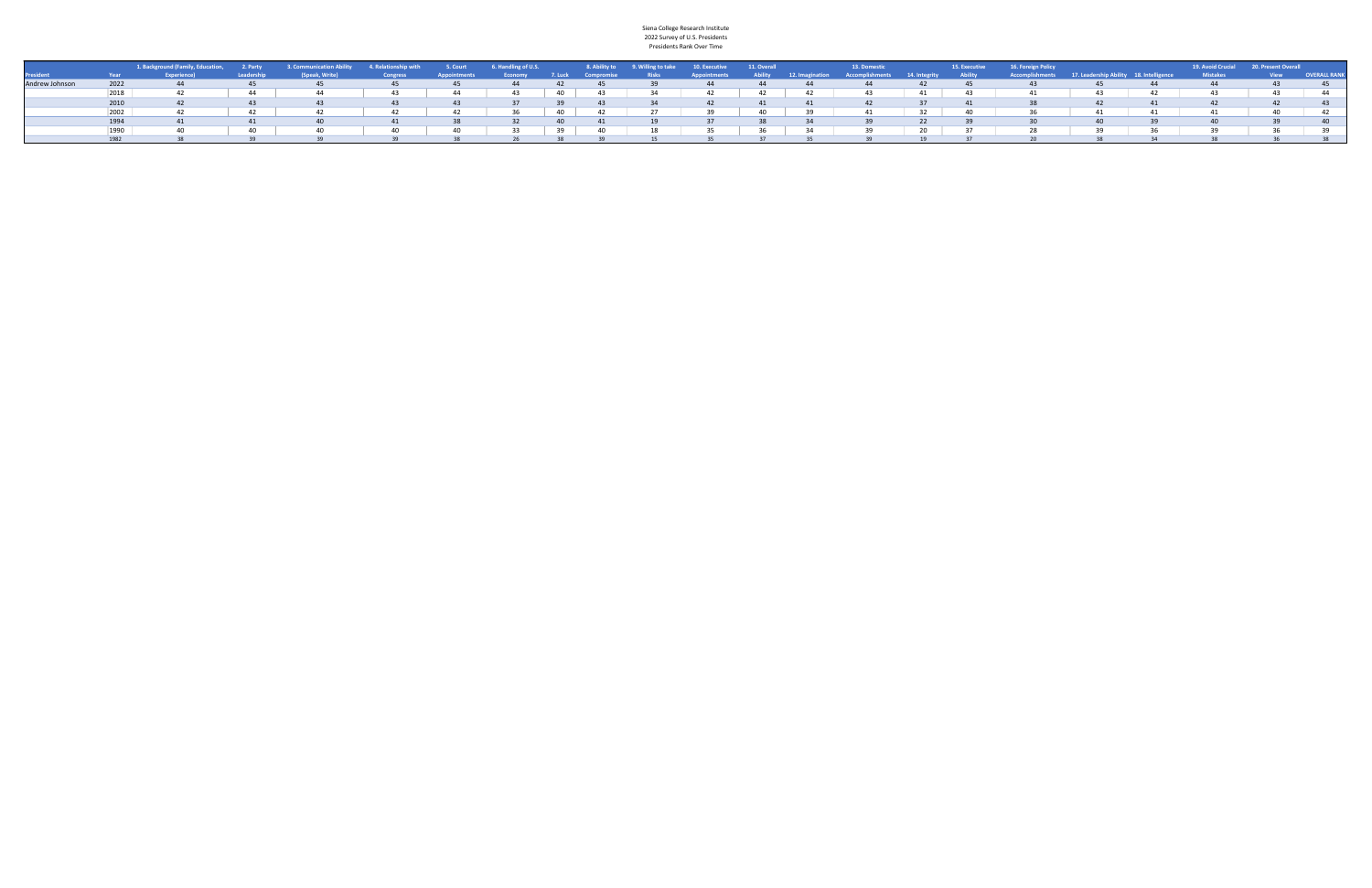|                                   |                |                                        |                |                  | <b>ATTRIBUTES</b> |                |                                 |                                 |                                    | <b>ABILITIES</b>             |                                              |                         |                     |                                                                      |                | <b>ACCOMPLISHMENTS</b>  |                  |                         |                                         |                         |                                |
|-----------------------------------|----------------|----------------------------------------|----------------|------------------|-------------------|----------------|---------------------------------|---------------------------------|------------------------------------|------------------------------|----------------------------------------------|-------------------------|---------------------|----------------------------------------------------------------------|----------------|-------------------------|------------------|-------------------------|-----------------------------------------|-------------------------|--------------------------------|
|                                   | <b>OVERALL</b> | <b>Background</b><br>(Family,          |                |                  |                   |                |                                 |                                 |                                    |                              | Communicati                                  |                         |                     |                                                                      |                |                         |                  |                         | <b>Domestic Foreign Policy</b>          |                         |                                |
| <b>President</b>                  | <b>RANK</b>    | <b>Education</b><br><b>Experience)</b> | Imagination    | <b>Integrity</b> | Intelligence      | Luck           | <b>Willing to</b><br>take Risks | <b>Ability to</b><br>Compromise | <b>Executive</b><br><b>Ability</b> | Leadership<br><b>Ability</b> | on Ability<br>(Speak, Write) Overall Ability |                         | Party<br>Leadership | Relationship<br>with Congress Appointments U.S. Economy Appointments | Court          | <b>Handling of</b>      | <b>Executive</b> | Accomplishm<br>ents     | <b>Accomplishm Avoid Crucia</b><br>ents | <b>Mistakes</b>         | Present<br><b>Overall View</b> |
| Franklin Roosevelt                | $\mathbf{1}$   | $\mathbf{1}$                           | $\overline{2}$ | 14               | 10                | 6              | $\overline{2}$                  | $\overline{2}$                  | $\overline{2}$                     | $\mathbf{1}$                 | $\overline{2}$                               | $\overline{2}$          | $\mathbf{1}$        | $\overline{2}$                                                       | $\overline{2}$ | $\overline{1}$          | $\overline{2}$   | $\overline{2}$          | $\mathbf{1}$                            | $\overline{4}$          | $\overline{2}$                 |
| Abraham Lincoln                   | $\overline{2}$ | 29                                     | 1              | 1                | 1                 | 21             | 1                               | 1                               | $\mathbf{1}$                       | $\overline{2}$               | 1                                            | $\mathbf{1}$            | $\overline{2}$      | $\overline{4}$                                                       | $\overline{3}$ | $\overline{2}$          | 3                | 1                       | $\overline{4}$                          | $\overline{2}$          | $\mathbf{1}$                   |
| George Washington                 | $\overline{3}$ | 6                                      | 6              | $\overline{3}$   | 12                | $\mathbf{1}$   | 5                               | $\overline{3}$                  | $\overline{3}$                     | $\overline{3}$               | 11                                           | $\overline{\mathbf{3}}$ | 18                  | $\overline{3}$                                                       | $\overline{1}$ | $\overline{4}$          | $\mathbf{1}$     | $\overline{4}$          | $\overline{2}$                          | $\mathbf{1}$            | $\overline{3}$                 |
| <b>Theodore Roosevelt</b>         | $\overline{4}$ | 3                                      | $\overline{3}$ | 10               | 6                 | $\overline{2}$ | 3                               | 18                              | $\overline{a}$                     | $\overline{4}$               | $\overline{4}$                               | $\overline{4}$          | $\overline{7}$      | $\overline{7}$                                                       | 6              | $\overline{\mathbf{3}}$ | 5                | .5                      | 5                                       | 5                       | $\overline{4}$                 |
| Thomas Jefferson                  | 5              | $\overline{7}$                         | $\overline{4}$ | 20               | $\overline{2}$    | 5              | 8                               | 14                              | $\overline{7}$                     | 6                            | 5                                            | 5                       | $\overline{4}$      | 5                                                                    | 11             | 20                      | $\overline{7}$   | 6                       | 10                                      | 8                       | $\overline{7}$                 |
| Dwight Eisenhower                 | 6              | 11                                     | 20             | $\overline{a}$   | 16                | $\overline{4}$ | 18                              | 5                               | -5                                 | 5                            | 18                                           | $\overline{7}$          | 9                   | 6                                                                    | 5              | 6                       | 12               | $\overline{7}$          | $\overline{7}$                          | $\overline{\mathbf{3}}$ | 6                              |
| <b>Harry Truman</b>               | $\overline{7}$ | 28                                     | 13             | 8                | 19                | 11             | 9                               | 13                              | $\mathbf{8}$                       | 8                            | 14                                           | 10                      | 12                  | 15                                                                   | 12             | $\overline{7}$          | 9                | 8                       | $\overline{3}$                          | $\overline{7}$          | 5                              |
| Lyndon Johnson                    | 8              | 16                                     | 10             | 31               | 18                | 18             | 6                               | 6                               | 6                                  | 9                            | 16                                           | -6                      | $\overline{3}$      | $\mathbf{1}$                                                         | $\overline{a}$ | 8                       | 6                | $\overline{\mathbf{3}}$ | 39                                      | 35                      | 9                              |
| John Kennedy                      | 9              | 12                                     | 5              | 27               | 12                | 27             | 10                              | 8                               | 14                                 | $\overline{7}$               | $\overline{3}$                               | 12                      | 16                  | 12                                                                   | 13             | 9                       | $\overline{4}$   | 14                      | 12                                      | 15                      | 10                             |
| James Madison                     | 10             | 4                                      | $\overline{7}$ | 9                | $\overline{3}$    | 13             | 15                              | 11                              | 12                                 | 18                           | 8                                            | 9                       | 10                  | 10                                                                   | 14             | 19                      | 11               | 13                      | 20                                      | 11                      | 11                             |
| <b>Barack Obama</b>               | 11             | 18                                     | $\overline{7}$ | 6                | $\overline{7}$    | 14             | 21                              | 10                              | 11                                 | 15                           | 6                                            | 8                       | 19                  | 27                                                                   | 9              | 10                      | 8                | 10                      | 19                                      | 9                       | $\bf 8$                        |
| James Monroe                      | 12             | 13                                     | 15             | 16               | 21                | 8              | 14                              | $\overline{7}$                  | 13                                 | 14                           | 15                                           | 16                      | 17                  | 9                                                                    | 15             | 12                      | 13               | 9                       | 6                                       | 6                       | 12                             |
| <b>Woodrow Wilson</b>             | 13             | 9                                      | 9              | 21               | 8                 | 15             | 11                              | 37                              | 9                                  | 17                           | 10                                           | 13                      | 8                   | 13                                                                   | 16             | 11                      | 15               | 11                      | 13                                      | 30                      | 15                             |
| <b>Bill Clinton</b>               | 14             | 19                                     | 12             | 40               | 9                 | 10             | 17                              | $\overline{4}$                  | 16                                 | 16                           | 9                                            | 11                      | 13                  | 18                                                                   | $\overline{7}$ | 5                       | 14               | 12                      | 18                                      | 33                      | 13                             |
| James Polk                        | 15             | 26                                     | 14             | 28               | 23                | 9              | $\overline{7}$                  | 22                              | 10                                 | 12                           | 17                                           | 14                      | 14                  | 11                                                                   | 32             | 18                      | 21               | 15                      | 9                                       | 10                      | 17                             |
| John Adams                        | 16             | 5                                      | 16             | 5                | $\overline{4}$    | 26             | 20                              | 35                              | 23                                 | 23                           | 12                                           | 15                      | 31                  | 33                                                                   | 8              | 15                      | 17               | 18                      | 17                                      | 20                      | 14                             |
| John Q. Adams                     | 17             | $\overline{2}$                         | 11             | $\overline{7}$   | 5                 | 25             | 19                              | 28                              | 24                                 | 21                           | 13                                           | 17                      | 29                  | 35                                                                   | 17             | 13                      | 18               | 20                      | 15                                      | 13                      | 18                             |
| Ronald Reagan                     | 18             | 36                                     | 18             | 24               | 35                | $\overline{3}$ | 13                              | 17                              | 19                                 | 10                           | $\overline{7}$                               | 21                      | 6                   | 8                                                                    | 21             | 21                      | 28               | 21                      | 16                                      | 17                      | 19                             |
| Joseph Biden                      | 19             | 15                                     | 22             | 12               | 27                | 34             | 24                              | 9                               | 21                                 | 25                           | 30                                           | 23                      | 25                  | 31                                                                   | 10             | 14                      | 10               | 19                      | 21                                      | 16                      | 20                             |
| George H.W. Bush                  | 20             | 8                                      | 27             | 17               | 22                | 24             | 27                              | 12                              | 17                                 | 22                           | 28                                           | 19                      | 24                  | 17                                                                   | 36             | 26                      | 20               | 27                      | 8                                       | 12                      | 22                             |
| <b>Ulysses Grant</b>              | 21             | 31                                     | 23             | 18               | 24                | 19             | 16                              | 16                              | 22                                 | 13                           | 19                                           | 20                      | 22                  | 16                                                                   | 20             | 23                      | 38               | 17                      | 22                                      | 31                      | 16                             |
| <b>William McKinley</b>           | 22             | 23                                     | 26             | 26               | 28                | 33             | 25                              | 26                              | 15                                 | 19                           | 22                                           | 18                      | 11                  | 14                                                                   | 24             | 16                      | 19               | 23                      | 11                                      | 14                      | 21                             |
| Andrew Jackson                    | 23             | 38                                     | 17             | 37               | 32                | 6              | $\overline{4}$                  | 41                              | 18                                 | 11                           | 20                                           | 22                      | 5                   | 21                                                                   | 35             | 30                      | 26               | 22                      | 29                                      | 27                      | 26                             |
| <b>Jimmy Carter</b>               | 24             | 21                                     | 19             | $\overline{2}$   | 11                | 40             | 26                              | 24                              | 31                                 | 29                           | 24                                           | 26                      | 37                  | 37                                                                   | 18             | 34                      | 16               | 25                      | 23                                      | 32                      | 23                             |
| <b>William Taft</b>               | 25<br>26       | 10                                     | 30<br>28       | 11<br>23         | 14<br>26          | 30<br>22       | 38<br>29                        | 19<br>27                        | 27                                 | 33<br>20                     | 25<br>23                                     | 28<br>27                | 34<br>20            | 24                                                                   | 19<br>25       | 17<br>32                | 25               | 24                      | 28<br>24                                | 26<br>24                | 25<br>24                       |
| Grover Cleveland                  | 27             | 34<br>25                               | 25             | 22               | 20                | 41             | 30                              | 25                              | 20<br>26                           | 24                           | 21                                           | 24                      | 26                  | 23<br>19                                                             | 31             | 24                      | 23<br>29         | 26<br>29                | 30                                      | 21                      | 27                             |
| James Garfield                    | 28             | 17                                     |                | 44               | 17                | 36             | 12                              | 21                              |                                    | 27                           | 26                                           | 25                      |                     | 32                                                                   |                | 22                      | 30               | 16                      | 14                                      |                         | 36                             |
| Richard Nixon<br>Martin Van Buren | 29             | 22                                     | 21<br>24       | 30               | 25                | 37             | 28                              | 20                              | 25<br>29                           | 26                           | 27                                           | 29                      | 23<br>15            | 30                                                                   | 26<br>27       | 36                      | 27               | 30                      | 25                                      | 41<br>25                | 29                             |
| Gerald Ford                       | 30             | 24                                     | 33             | 13               | 30                | 32             | 32                              | 15                              | 30                                 | 30                           | 35                                           | 30                      | 28                  | 20                                                                   | 23             | 38                      | 22               | 33                      | 26                                      | 29                      | 28                             |
| <b>Rutherford Hayes</b>           | 31             | 29                                     | 31             | 32               | 29                | 20             | 37                              | 23                              | 32                                 | 32                           | 31                                           | 31                      | 30                  | 26                                                                   | 22             | 28                      | 23               | 32                      | 33                                      | 19                      | 30 <sub>o</sub>                |
| Calvin Coolidge                   | 32             | 33                                     | 40             | 19               | 31                | 12             | 42                              | 30                              | 33                                 | 38                           | 41                                           | 35                      | 27                  | 25                                                                   | 29             | 25                      | 35               | 38                      | 36                                      | 18                      | 33                             |
| Chester Arthur                    | 33             | 39                                     | 34             | 36               | 37                | 16             | 34                              | 29                              | 34                                 | 36                           | 34                                           | 36                      | 35                  | 28                                                                   | 32             | 27                      | 33               | 28                      | 34                                      | 22                      | 34                             |
| Benjamin Harrison                 | 34             | 27                                     | 32             | 33               | 33                | 29             | 35                              | 33                              | 36                                 | 34                           | 32                                           | 34                      | 36                  | 29                                                                   | 28             | 33                      | 31               | 35                      | 32                                      | 28                      | 31                             |
| George W. Bush                    | 35             | 20                                     | 35             | 34               | 41                | 23             | 22                              | 32                              | 37                                 | 35                           | 37                                           | 37                      | 21                  | 22                                                                   | 34             | 39                      | 37               | 34                      | 41                                      | 38                      | 35                             |
| Zachary Taylor                    | 36             | 40                                     | 29             | 25               | 38                | 38             | 30                              | 33                              | 35                                 | 28                           | 39                                           | 33                      | 39                  | 36                                                                   | 37             | 29                      | 34               | 31                      | 35                                      | 23                      | 32                             |
| <b>Herbert Hoover</b>             | 37             | 14                                     | 36             | 15               | 15                | 44             | 44                              | 40                              | 28                                 | 37                           | 29                                           | 32                      | 33                  | 38                                                                   | 30             | 45                      | 32               | 42                      | 31                                      | 42                      | 38                             |
| Millard Fillmore                  | 38             | 42                                     | 38             | 35               | 39                | 28             | 36                              | 31                              | 39                                 | 39                           | 38                                           | 39                      | 41                  | 39                                                                   | 39             | 31                      | 36               | 37                      | 37                                      | 34                      | 40                             |
| John Tyler                        | 39             | 35                                     | 37             | 39               | 36                | 31             | 33                              | 42                              | 40                                 | 40                           | 33                                           | 40                      | 43                  | 43                                                                   | 40             | 37                      | 39               | 36                      | 27                                      | 36                      | 37                             |
| <b>William Harrison</b>           | 40             | 32                                     | 39             | 29               | 34                | 45             | 40                              | 38                              | 38                                 | 31                           | 36                                           | 38                      | 38                  | 41                                                                   | 42             | 42                      | 41               | 41                      | 42                                      | 37                      | 39                             |
| <b>Franklin Pierce</b>            | 41             | 41                                     | 41             | 38               | 40                | 39             | 41                              | 39                              | 41                                 | 41                           | 40                                           | 41                      | 42                  | 40                                                                   | 41             | 40                      | 40               | 40                      | 38                                      | 39                      | 41                             |
| <b>Warren Harding</b>             | 42             | 43                                     | 42             | 43               | 43                | 35             | 43                              | 36                              | 42                                 | 42                           | 42                                           | 42                      | 40                  | 34                                                                   | 38             | 35                      | 43               | 39                      | 40                                      | 40                      | 42                             |
| Donald Trump                      | 43             | 45                                     | 43             | 45               | 45                | 17             | 23                              | 44                              | 44                                 | 43                           | 43                                           | 43                      | 32                  | 42                                                                   | 43             | 41                      | 45               | 43                      | 45                                      | 43                      | 44                             |
| James Buchanan                    | 44             | 37                                     | 45             | 41               | 42                | 43             | 45                              | 43                              | 43                                 | 44                           | 44                                           | 45                      | 44                  | 44                                                                   | 44             | 43                      | 42               | 45                      | 44                                      | 45                      | 45                             |
| Andrew Johnson                    | 45             | 44                                     | 44             | 42               | 44                | 42             | 39                              | 45                              | 45                                 | 45                           | 45                                           | 44                      | 45                  | 45                                                                   | 45             | 44                      | 44               | 44                      | 43                                      | 44                      | 43                             |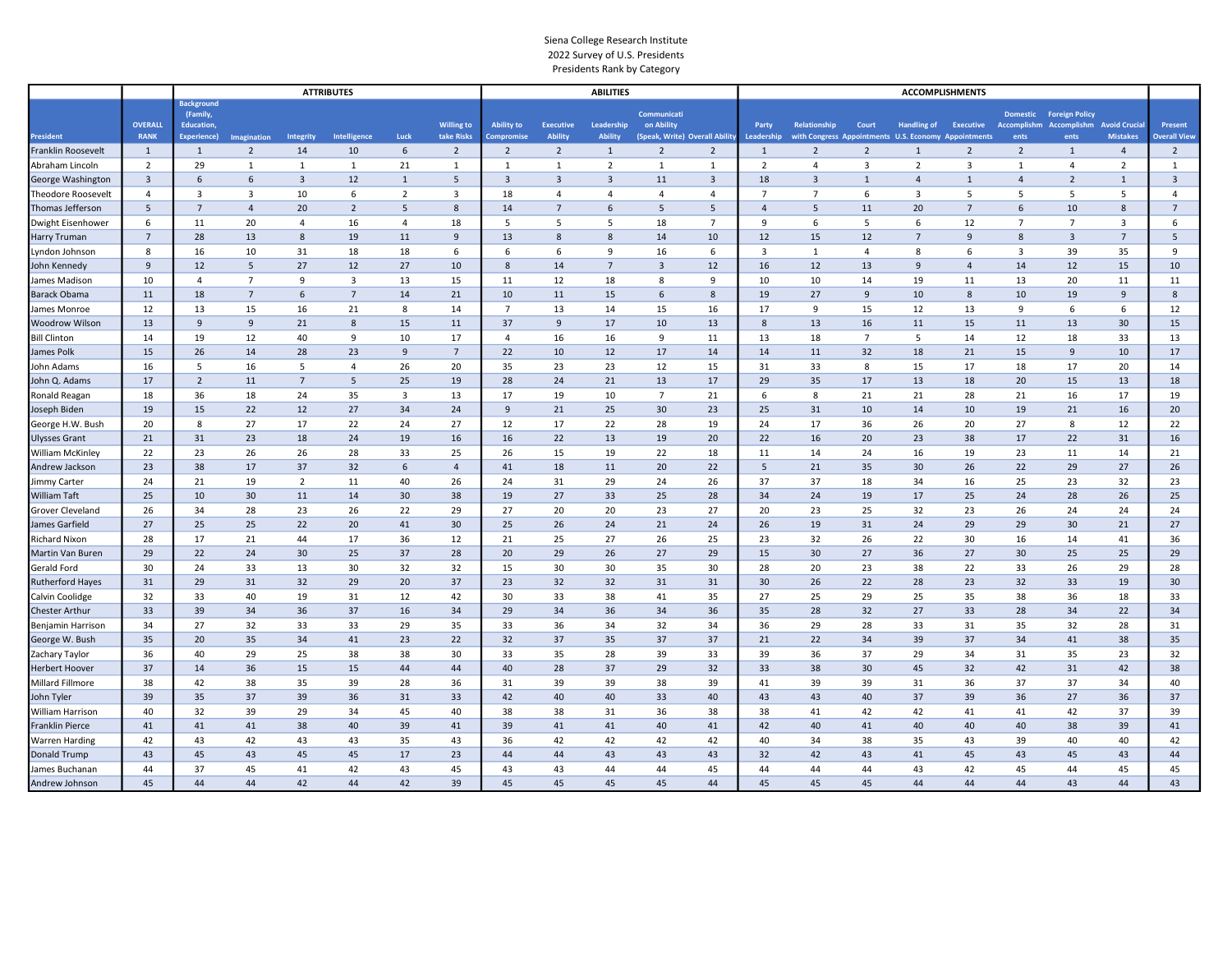# Siena College Research Institute 2022 Survey of U.S. Presidents

|                 | Has the office of President of the United States become too powerful, or not? |  |  |  |  |  |  |  |  |  |
|-----------------|-------------------------------------------------------------------------------|--|--|--|--|--|--|--|--|--|
| Yes<br>$\bf No$ |                                                                               |  |  |  |  |  |  |  |  |  |
| 44%             | 35%                                                                           |  |  |  |  |  |  |  |  |  |

|                    | Which President has done the most to expand the powers of the Presidency? |
|--------------------|---------------------------------------------------------------------------|
| Franklin Roosevelt | 48%                                                                       |
| Abraham Lincoln    | $7\%$                                                                     |
| Donald Trump       | 5%                                                                        |
| Andrew Jackson     | $4\%$                                                                     |
| Lyndon Johnson     | $2\%$                                                                     |
| George Washington  | $2\%$                                                                     |
| Woodrow Wilson     | $2\%$                                                                     |
| Barack Obama       | $1\%$                                                                     |
| George W. Bush     | $1\%$                                                                     |
| Dwight Eisenhower  | $1\%$                                                                     |
| Richard Nixon      | $1\%$                                                                     |
| Theodore Roosevelt | $1\%$                                                                     |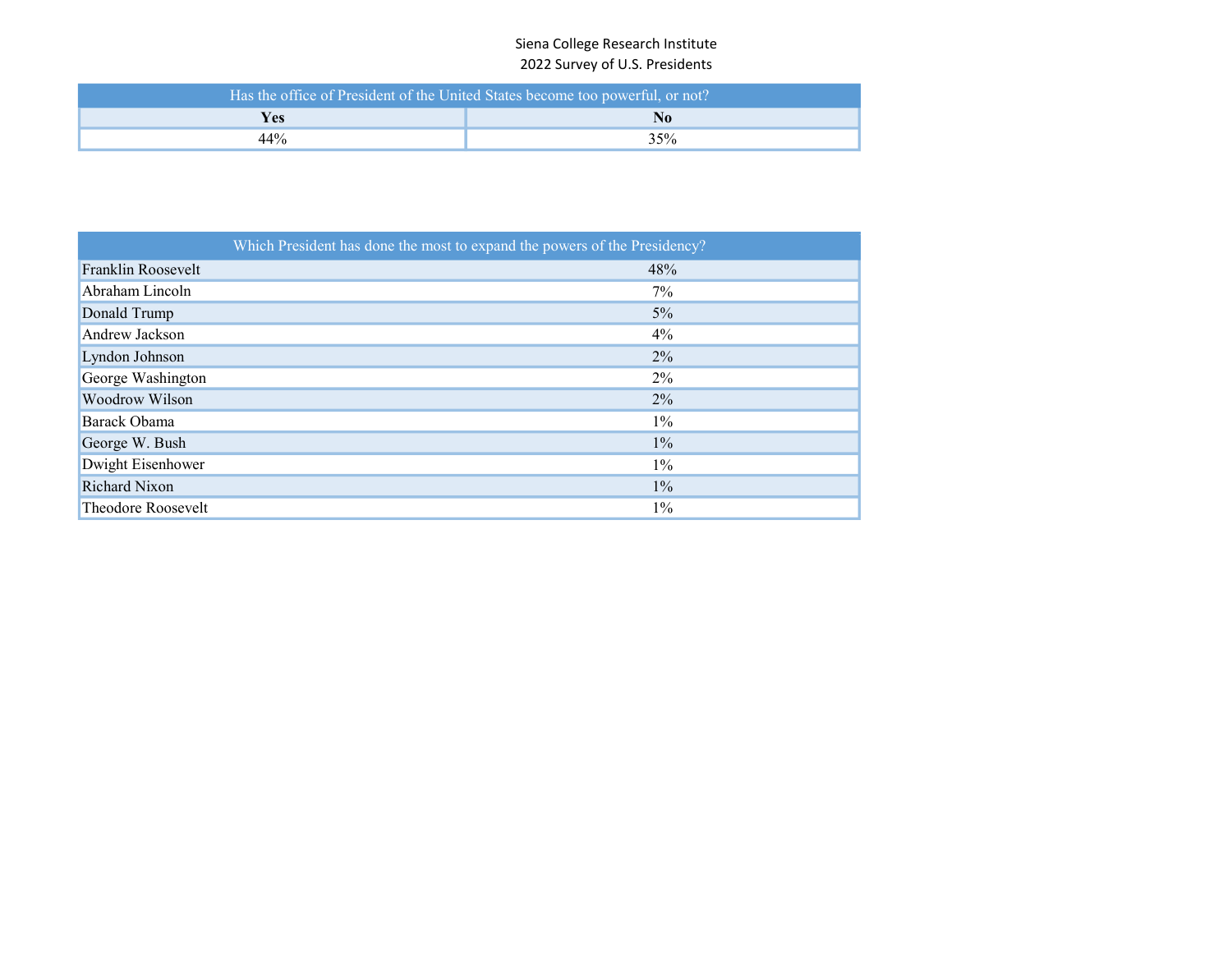|                   | Which President contributed most to weakening the office of the Presidency? |
|-------------------|-----------------------------------------------------------------------------|
| Donald Trump      | 33%                                                                         |
| James Buchanan    | 9%                                                                          |
| Richard Nixon     | 9%                                                                          |
| Andrew Johnson    | 7%                                                                          |
| Calvin Coolidge   | 2%                                                                          |
| Gerald Ford       | $1\%$                                                                       |
| John Tyler        | $1\%$                                                                       |
| George W. Bush    | $1\%$                                                                       |
| Jimmy Carter      | $1\%$                                                                       |
| Warren Harding    | $1\%$                                                                       |
| William Harrison  | $1\%$                                                                       |
| Rutherford Hayes  | $1\%$                                                                       |
| Herbert Hoover    | $1\%$                                                                       |
| Andrew Jackson    | $1\%$                                                                       |
| Lyndon Johnson    | $1\%$                                                                       |
| Franklin Pierce   | $1\%$                                                                       |
| George Washington | $1\%$                                                                       |
| Woodrow Wilson    | $1\%$                                                                       |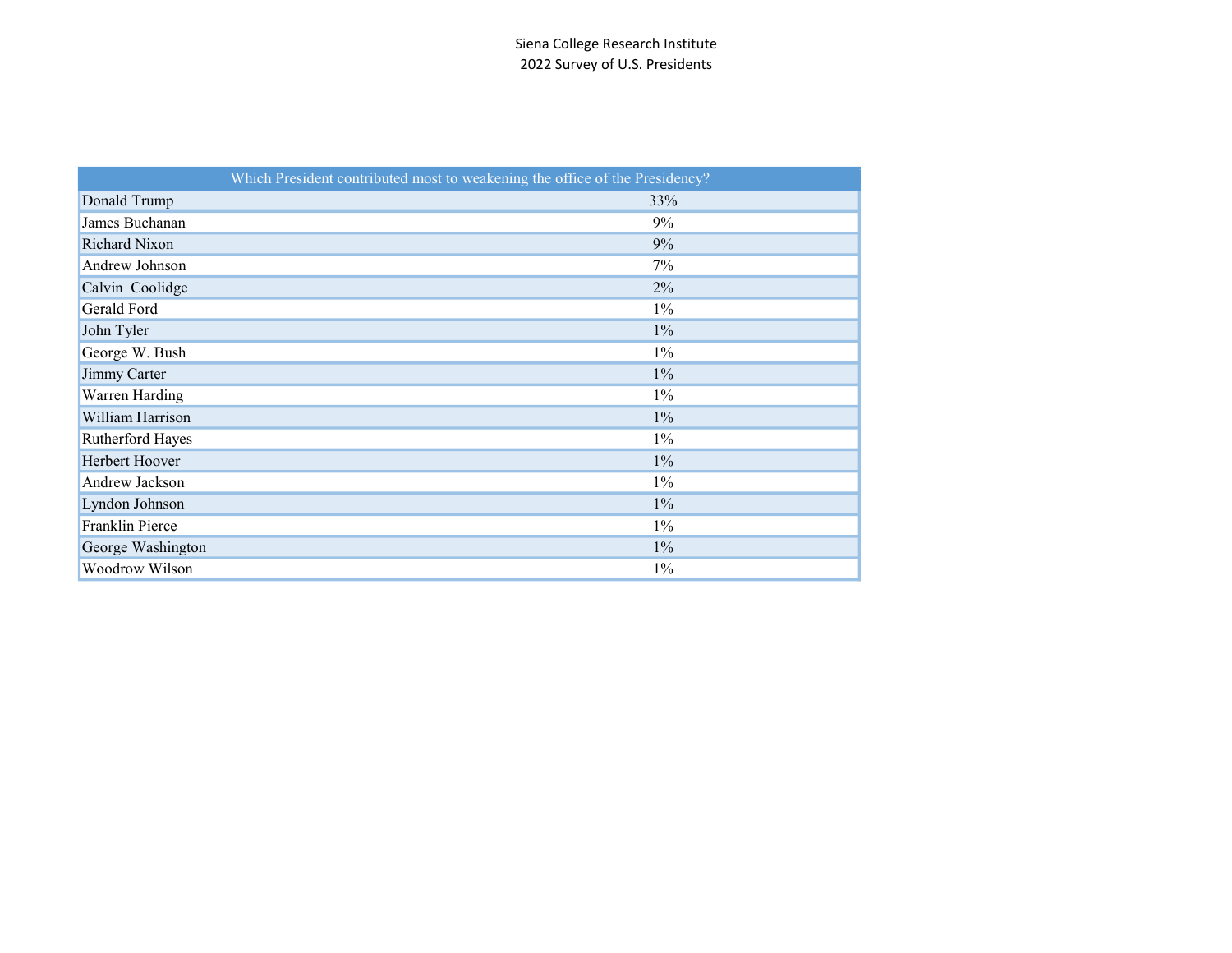| Do you think the framers of the constitution would say that our system of checks and balances is working: |     |
|-----------------------------------------------------------------------------------------------------------|-----|
| Very well                                                                                                 | 2%  |
| Somewhat well                                                                                             | 26% |
| Not very well                                                                                             | 42% |
| Not at all well                                                                                           | 9%  |

| How good of a job do you think each of the three branches of government is doing to fulfill its duties as outlined in our Constitution? |           |      |      |      |
|-----------------------------------------------------------------------------------------------------------------------------------------|-----------|------|------|------|
|                                                                                                                                         | Excellent | Good | Fair | Poor |
| <b>The Executive Branch</b>                                                                                                             | $4\%$     | 35%  | 29%  | 10%  |
| <b>The Legislative Branch</b>                                                                                                           | $0\%$     | 8%   | 26%  | 43%  |
| <b>The Judicial Branch</b>                                                                                                              | $4\%$     | 23%  | 24%  | 27%  |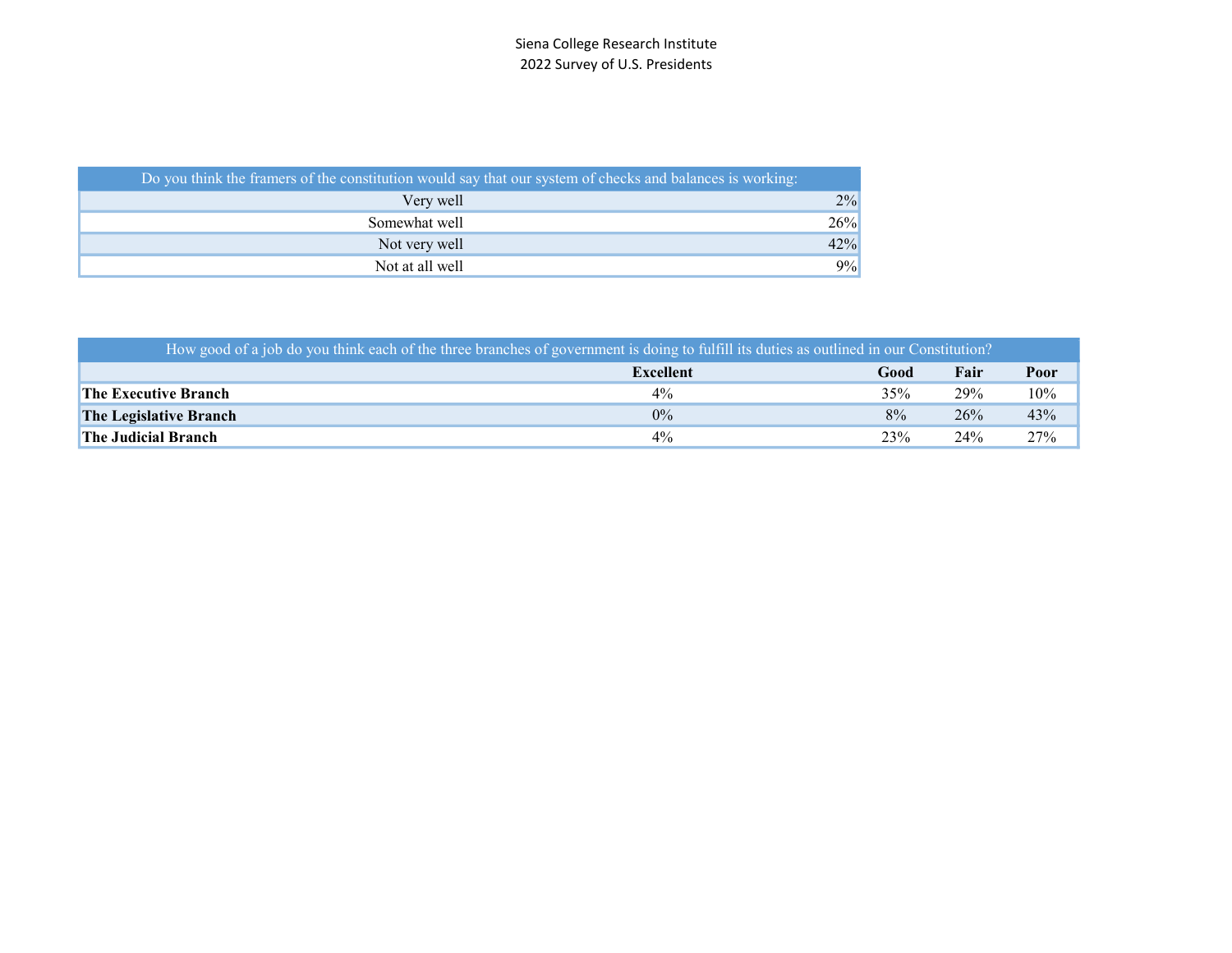| Given a choice do you think we should continue to elect our president through the Electoral College as we do today, or |                     |  |  |  |  |  |  |
|------------------------------------------------------------------------------------------------------------------------|---------------------|--|--|--|--|--|--|
| would you argue in favor of electing the President by a national popular vote?                                         |                     |  |  |  |  |  |  |
| <b>Electoral College</b>                                                                                               | <b>Popular Vote</b> |  |  |  |  |  |  |
| 17%                                                                                                                    | 63%                 |  |  |  |  |  |  |

|                      | If another President were added to Mount Rushmore, which one do you think it should be? |
|----------------------|-----------------------------------------------------------------------------------------|
| Franklin Roosevelt   | 41%                                                                                     |
| Barack Obama         | 11%                                                                                     |
| Ronald Reagan        | $7\%$                                                                                   |
| Dwight Eisenhower    | $4\%$                                                                                   |
| <b>Ulysses Grant</b> | $1\%$                                                                                   |
| Harry Truman         | $1\%$                                                                                   |
| John Adams           | $1\%$                                                                                   |
| Jimmy Carter         | $1\%$                                                                                   |
| Lyndon Johnson       | $1\%$                                                                                   |
| John Kennedy         | $1\%$                                                                                   |
| Abraham Lincoln      | $1\%$                                                                                   |
| Theodore Roosevelt   | $1\%$                                                                                   |
| Donald Trump         | $1\%$                                                                                   |
| Woodrow Wilson       | $1\%$                                                                                   |